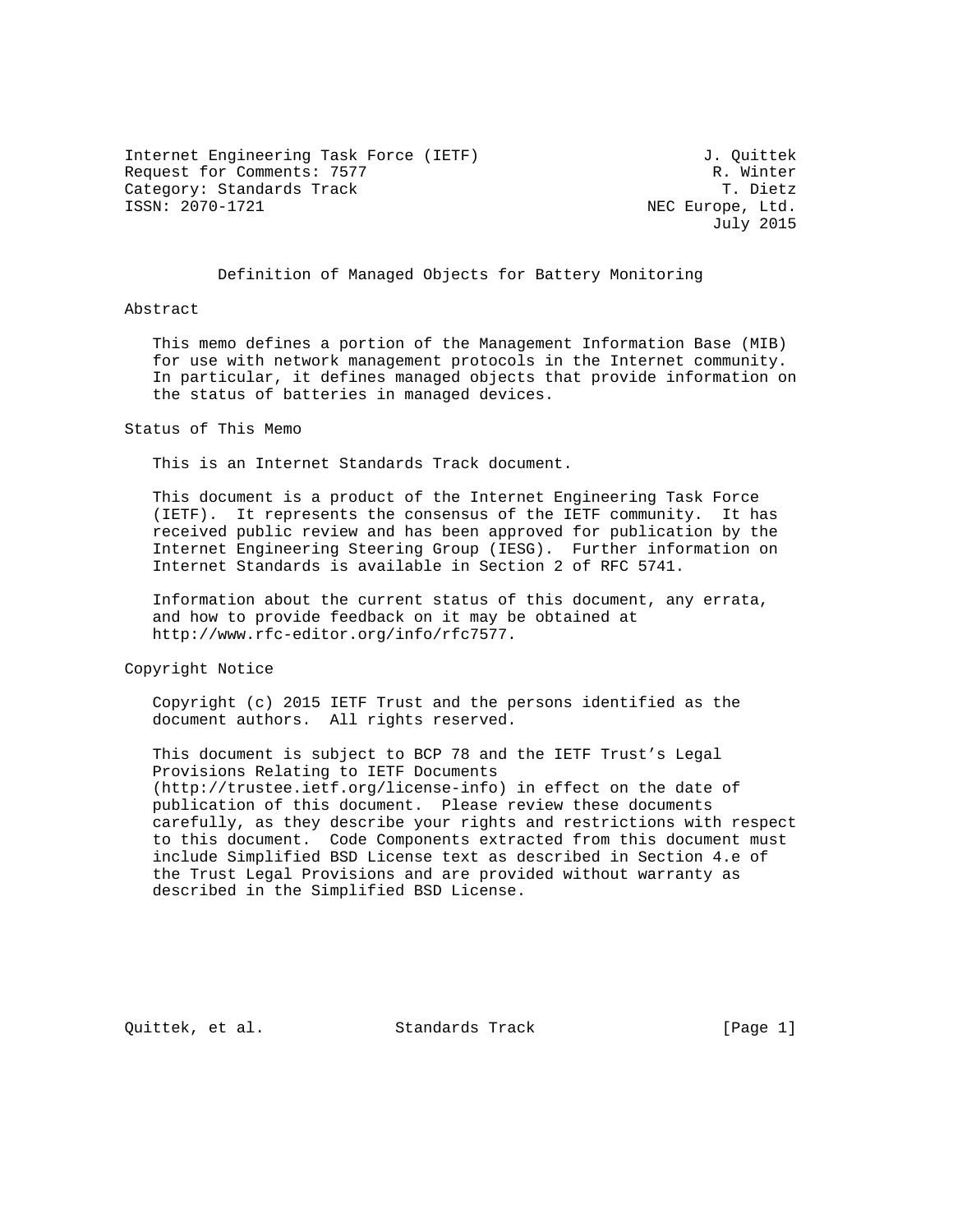Table of Contents

| Introduction                                                                                                                                                                                                                                                                                                                                                                                                                                                                                                       | 2  |
|--------------------------------------------------------------------------------------------------------------------------------------------------------------------------------------------------------------------------------------------------------------------------------------------------------------------------------------------------------------------------------------------------------------------------------------------------------------------------------------------------------------------|----|
| The Internet-Standard Management Framework<br>2.                                                                                                                                                                                                                                                                                                                                                                                                                                                                   | 5  |
| Design of the Battery MIB Module<br>$\overline{3}$ .                                                                                                                                                                                                                                                                                                                                                                                                                                                               | 6  |
| MIB Module Structure<br>3.1.                                                                                                                                                                                                                                                                                                                                                                                                                                                                                       | 6  |
| Battery Technologies<br>3.2.                                                                                                                                                                                                                                                                                                                                                                                                                                                                                       | 8  |
| 3.2.1. Guidelines for Adding Battery Technologies                                                                                                                                                                                                                                                                                                                                                                                                                                                                  | 9  |
| 3.3. Battery Identification                                                                                                                                                                                                                                                                                                                                                                                                                                                                                        | 9  |
|                                                                                                                                                                                                                                                                                                                                                                                                                                                                                                                    | 10 |
|                                                                                                                                                                                                                                                                                                                                                                                                                                                                                                                    | 10 |
|                                                                                                                                                                                                                                                                                                                                                                                                                                                                                                                    | 11 |
| $\overline{4}$                                                                                                                                                                                                                                                                                                                                                                                                                                                                                                     | 11 |
| 5.                                                                                                                                                                                                                                                                                                                                                                                                                                                                                                                 | 33 |
|                                                                                                                                                                                                                                                                                                                                                                                                                                                                                                                    | 36 |
| SMI Object Identifier Registration<br>6.1.                                                                                                                                                                                                                                                                                                                                                                                                                                                                         | 36 |
| Battery Technology Registration<br>6.2.                                                                                                                                                                                                                                                                                                                                                                                                                                                                            | 36 |
|                                                                                                                                                                                                                                                                                                                                                                                                                                                                                                                    | 37 |
| Normative References<br>$7.1$ .                                                                                                                                                                                                                                                                                                                                                                                                                                                                                    | 37 |
| Informative References<br>7.2.                                                                                                                                                                                                                                                                                                                                                                                                                                                                                     | 38 |
|                                                                                                                                                                                                                                                                                                                                                                                                                                                                                                                    | 40 |
| Authors' Addresses<br>$\mathcal{L}_{\mathcal{A}}(\mathcal{A}) = \mathcal{L}_{\mathcal{A}}(\mathcal{A}) = \mathcal{L}_{\mathcal{A}}(\mathcal{A}) = \mathcal{L}_{\mathcal{A}}(\mathcal{A}) = \mathcal{L}_{\mathcal{A}}(\mathcal{A}) = \mathcal{L}_{\mathcal{A}}(\mathcal{A}) = \mathcal{L}_{\mathcal{A}}(\mathcal{A}) = \mathcal{L}_{\mathcal{A}}(\mathcal{A}) = \mathcal{L}_{\mathcal{A}}(\mathcal{A}) = \mathcal{L}_{\mathcal{A}}(\mathcal{A}) = \mathcal{L}_{\mathcal{A}}(\mathcal{A}) = \mathcal{L}_{\mathcal{A$ | 40 |

#### 1. Introduction

 Today, more and more managed devices contain batteries that supply them with power when disconnected from electrical power distribution grids. Common examples are nomadic and mobile devices, such as notebook computers, netbooks, and smartphones. The status of batteries in such a device, particularly the charging status, is typically controlled by automatic functions that act locally on the device and manually by users of the device.

 In addition to this, there is a need to monitor battery status of these devices by network management systems. This document defines a portion of the Management Information Base (MIB) that provides a means for monitoring batteries in or attached to managed devices. The Battery MIB module defined in Section 4 meets the requirements for monitoring the status of batteries specified in RFC 6988 [RFC6988].

 The Battery MIB module provides for monitoring the battery status. According to the framework for energy management [RFC7326], it is an Energy Managed Object; thus, MIB modules such as the Power and Energy Monitoring MIB [RFC7460] could, in principle, be implemented for batteries. The Battery MIB extends the more generic aspects of energy management by adding battery-specific information. Amongst other things, the Battery MIB enables the monitoring of:

Quittek, et al. Standards Track [Page 2]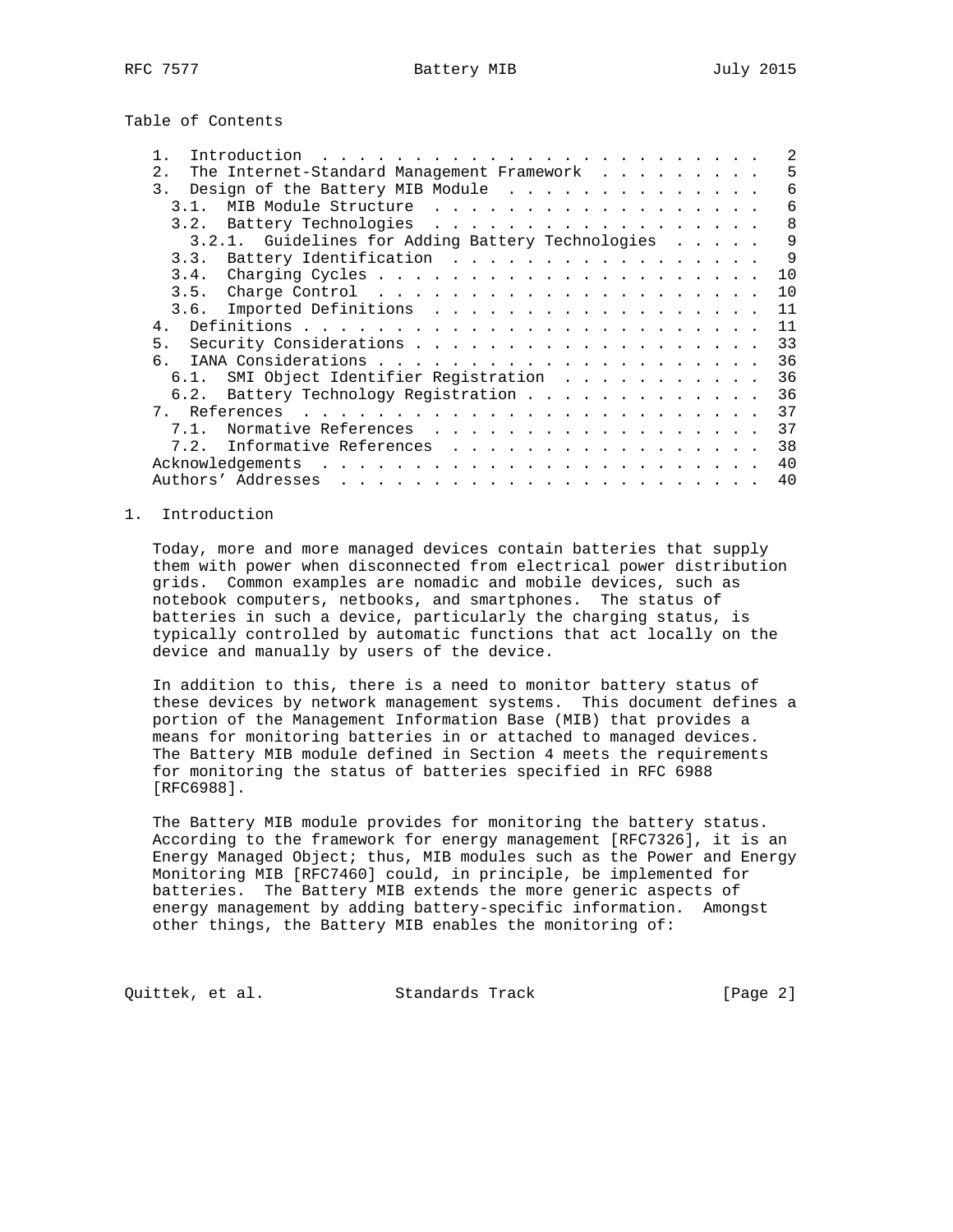- o the current charge of a battery,
- o the age of a battery (charging cycles),
- o the state of a battery (e.g., being recharged),
- o last usage of a battery, and
- o maximum energy provided by a battery (remaining and total capacity).

 Further, means are provided for battery-powered devices to send notifications to inform the management system of needed replacement when the current battery charge has dropped below a certain threshold. The same applies to the age of a battery.

 Many battery-driven devices have existing instrumentation for monitoring the battery status because this is already needed for local control of the battery by the device. This reduces the effort for implementing the managed objects defined in this document. For many devices, only additional software will be needed; no additional hardware instrumentation for battery monitoring is necessary.

 Since there are a lot of devices in use that contain more than one battery, means for battery monitoring defined in this document support addressing multiple batteries within a single device. Also, batteries today often come in packages that can include identification and might contain additional hardware and firmware. The former allows tracing a battery and allows continuous monitoring even if the battery is installed in another device. The firmware version is useful information as the battery behavior might be different for different firmware versions.

 Not explicitly in the scope of definitions in this document are very small backup batteries, for example, batteries used on a PC motherboard to run the clock circuit and retain configuration memory while the system is turned off. Other means may be required for reporting on these batteries. However, the MIB module defined in Section 3.1 can be used for this purpose.

 A traditional type of managed device containing batteries is an Uninterruptible Power Supply (UPS) system; these supply other devices with electrical energy when the main power supply fails. There is already a MIB module for managing UPS systems defined in RFC 1628 [RFC1628]. The UPS MIB module includes managed objects for monitoring the batteries contained in a UPS system. However, the information provided by the UPS MIB objects is limited and tailored to the particular needs of UPS systems.

Quittek, et al. Standards Track [Page 3]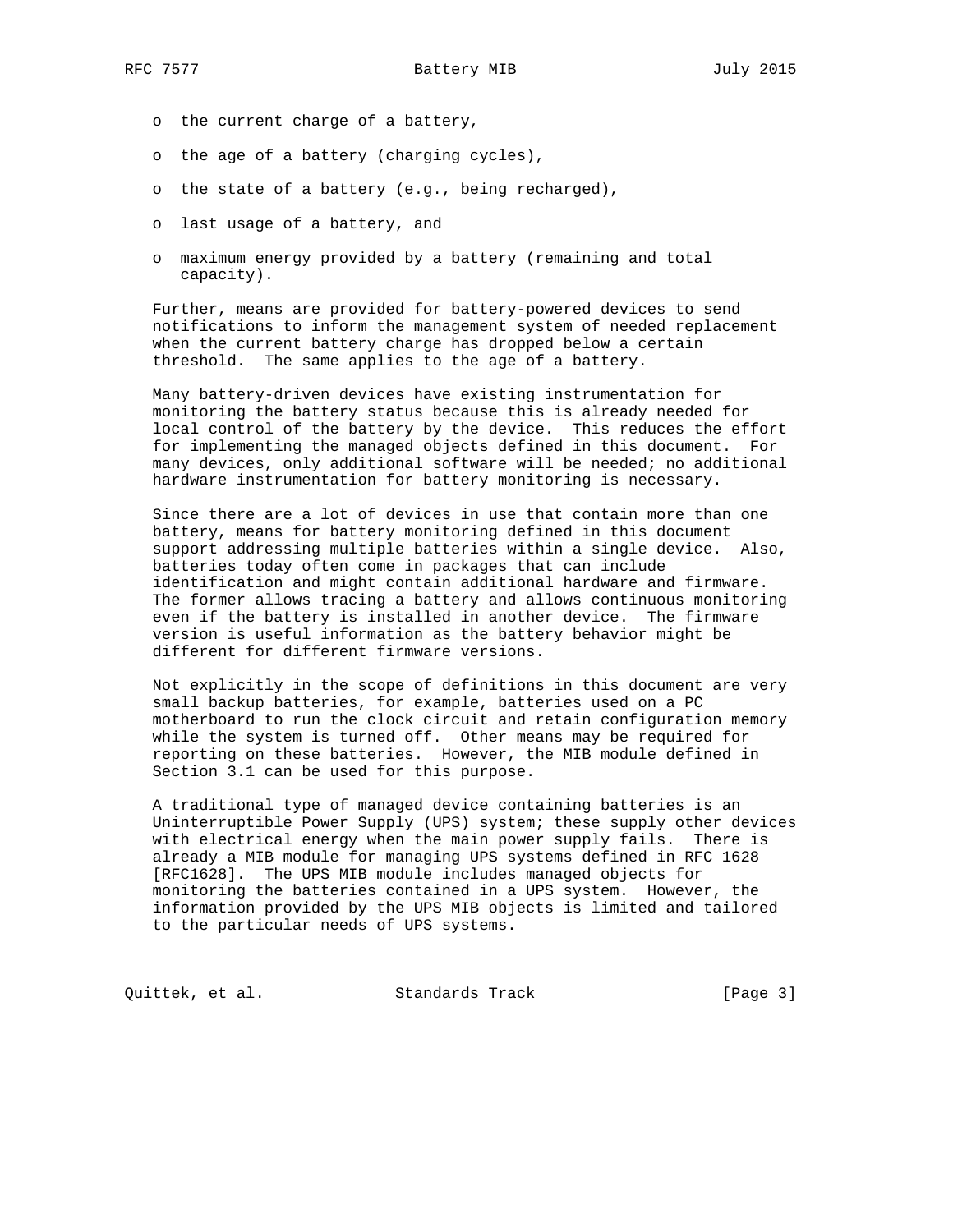A huge variety of battery technologies are available, and they are evolving over time. For different applications, different battery technologies are preferable, for example, because of different weight, cost, robustness, charging time, etc. Some technologies, such as lead-acid batteries, are continuously in use for decades, while others, such as nickel-based battery technologies (nickel cadmium and nickel-metal hydride), have, to a wide extent, been replaced by lithium-based battery technologies (lithium-ion and lithium polymer).

 The Battery MIB module uses a generic abstraction of batteries that is independent of particular battery technologies and expected to be applicable to future technologies as well. While identification of a particular battery technology is supported by an extensible list of battery technology identifiers (see Section 3.2), individual properties of the technologies are not modeled by the abstraction. In particular, methods for charging a battery, and the parameters of those methods, which vary greatly between different technologies are not individually modeled.

 Instead, the Battery MIB module uses a simple common charging model with batteries being in one of the following states: 'charging', 'maintaining charge', 'not charging', and 'discharging'. Control of the charging process is limited to requests for transitions between these states. For charging controllers that use charging state engines with more states, implementations of the Battery MIB module need to map those states to the four listed above.

 For energy management systems that require finer-grained control of the battery charging process, additional means need to be developed; for example, MIB modules that model richer sets of charging states and parameters for charging states.

 All use cases sketched above assume that the batteries are contained in a managed entity. In a typical case, this entity also hosts the SNMP applications (command responder and notification generator) and the charging controller for contained batteries. For definitions in this document, it is not strictly required that batteries be contained in the same managed entity, even though the Battery MIB module (defined further below) uses the containment tree of the Entity MIB module [RFC6933] for battery indexing.

 External batteries can be supported as long as the charging controller for these batteries is connected to the SNMP applications that implement the Battery MIB module. An example with an external battery is shown in the figure below. It illustrates that the Battery MIB module is designed as an interface between the management system and battery charging controller. Out of scope of this

Quittek, et al. Standards Track [Page 4]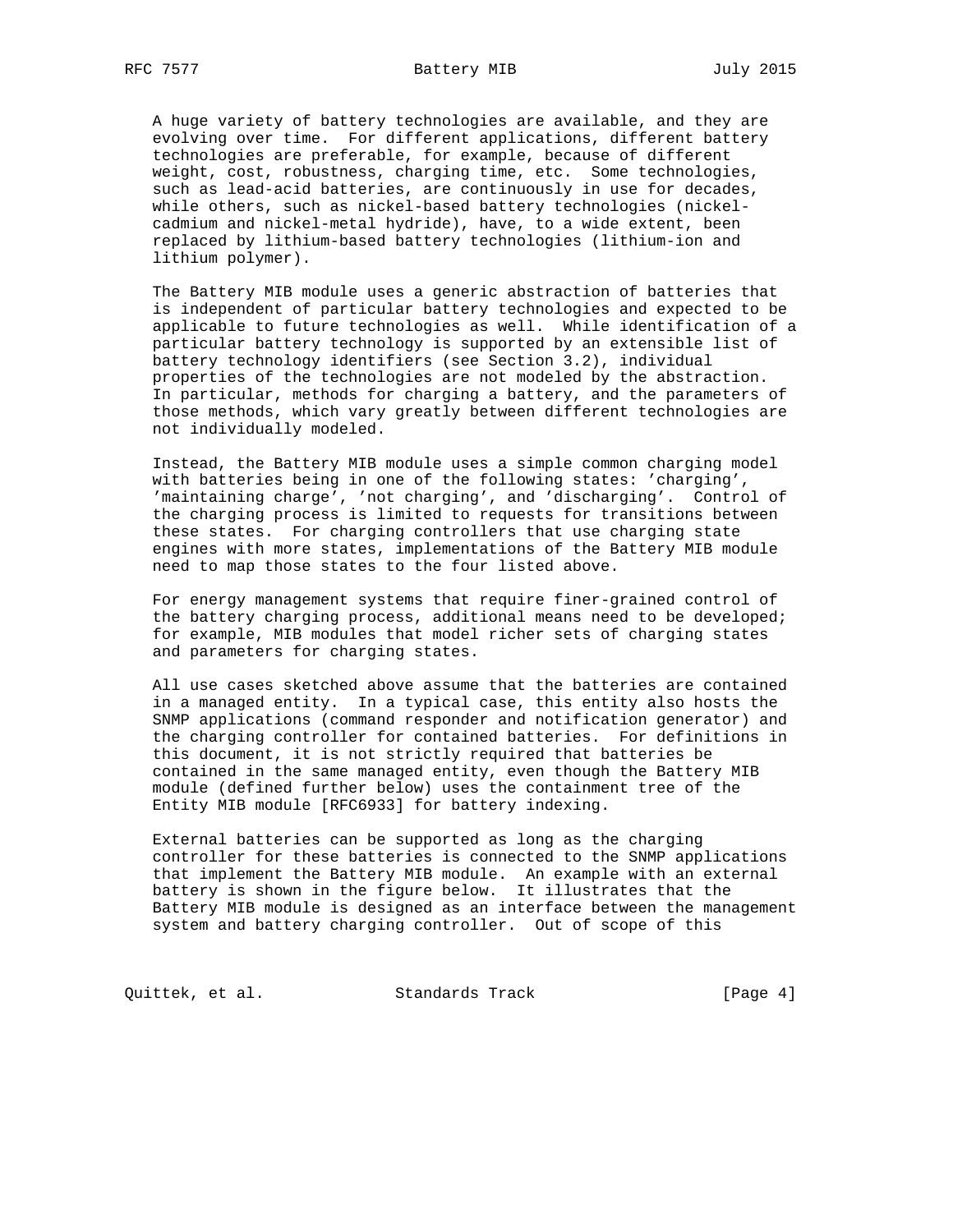document is the interface between the battery charging controller and controlled batteries.



 Figure 1: Battery MIB as Interface between Management System and Battery-Charging Controller Supporting External Batteries

 The key words "MUST", "MUST NOT", "REQUIRED", "SHALL", "SHALL NOT", "SHOULD", "SHOULD NOT", "RECOMMENDED", "NOT RECOMMENDED", "MAY", and "OPTIONAL" in this document are to be interpreted as described in RFC 2119 [RFC2119].

2. The Internet-Standard Management Framework

 For a detailed overview of the documents that describe the current Internet-Standard Management Framework, please refer to section 7 of RFC 3410 [RFC3410].

 Managed objects are accessed via a virtual information store, termed the Management Information Base or MIB. MIB objects are generally accessed through the Simple Network Management Protocol (SNMP). Objects in the MIB are defined using the mechanisms defined in the Structure of Management Information (SMI). This memo specifies MIB modules that are compliant to the SMIv2, which is described in STD

Quittek, et al. Standards Track [Page 5]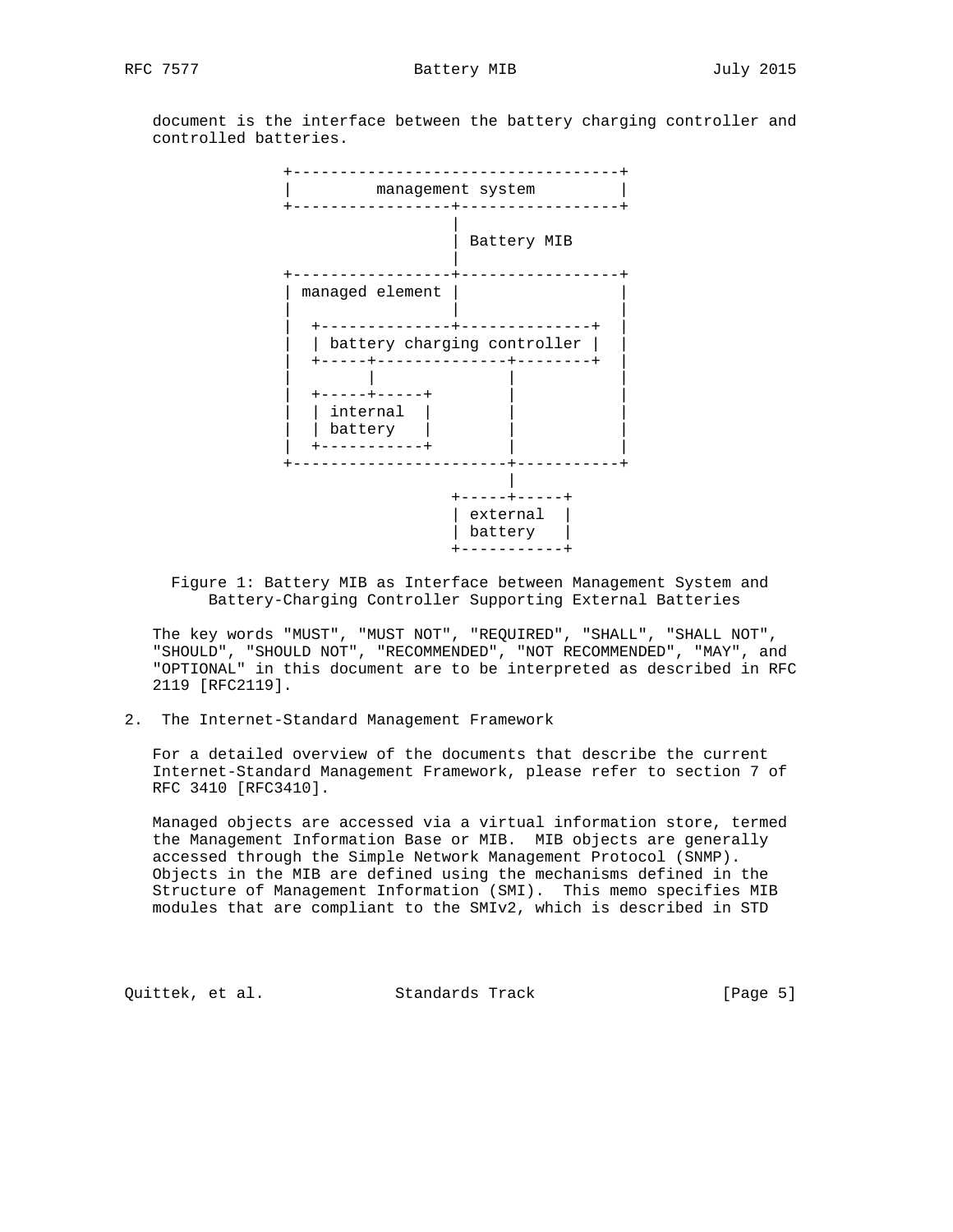58, RFC 2578 [RFC2578], STD 58, RFC 2579 [RFC2579] and STD 58,RFC 2580 [RFC2580].

- 3. Design of the Battery MIB Module
- 3.1. MIB Module Structure

 The Battery MIB module defined in this document defines objects for reporting information about batteries. All managed objects providing information on the status of a battery are contained in a single table called "batteryTable". The batteryTable contains one conceptual row per battery.

 Batteries are indexed by the entPhysicalIndex of the entPhysicalTable defined in the Entity MIB module [RFC6933]. An implementation of the Entity MIB module complying with the entity4CRCompliance MODULE-COMPLIANCE statement is required for compliant implementations of the Battery MIB module.

 If a battery is replaced, and the replacing battery uses the same physical connector as the replaced battery, then the replacing battery MUST be indexed with the same value of object entPhysicalIndex as the replaced battery.

 The kind of entity in the entPhysicalTable of the Entity MIB module is indicated by the value of enumeration object entPhysicalClass. All batteries SHOULD have the value of object entPhysicalClass set to battery(14) in their row of the entPhysicalTable.

 The batteryTable contains three groups of objects. The first group (OIDs ending with 1-9) provides information on static properties of the battery. The second group of objects (OIDs ending with 10-18) provides information on the current battery state, if it is charging or discharging, how much it is charged, its remaining capacity, the number of experienced charging cycles, etc.

Quittek, et al. Standards Track [Page 6]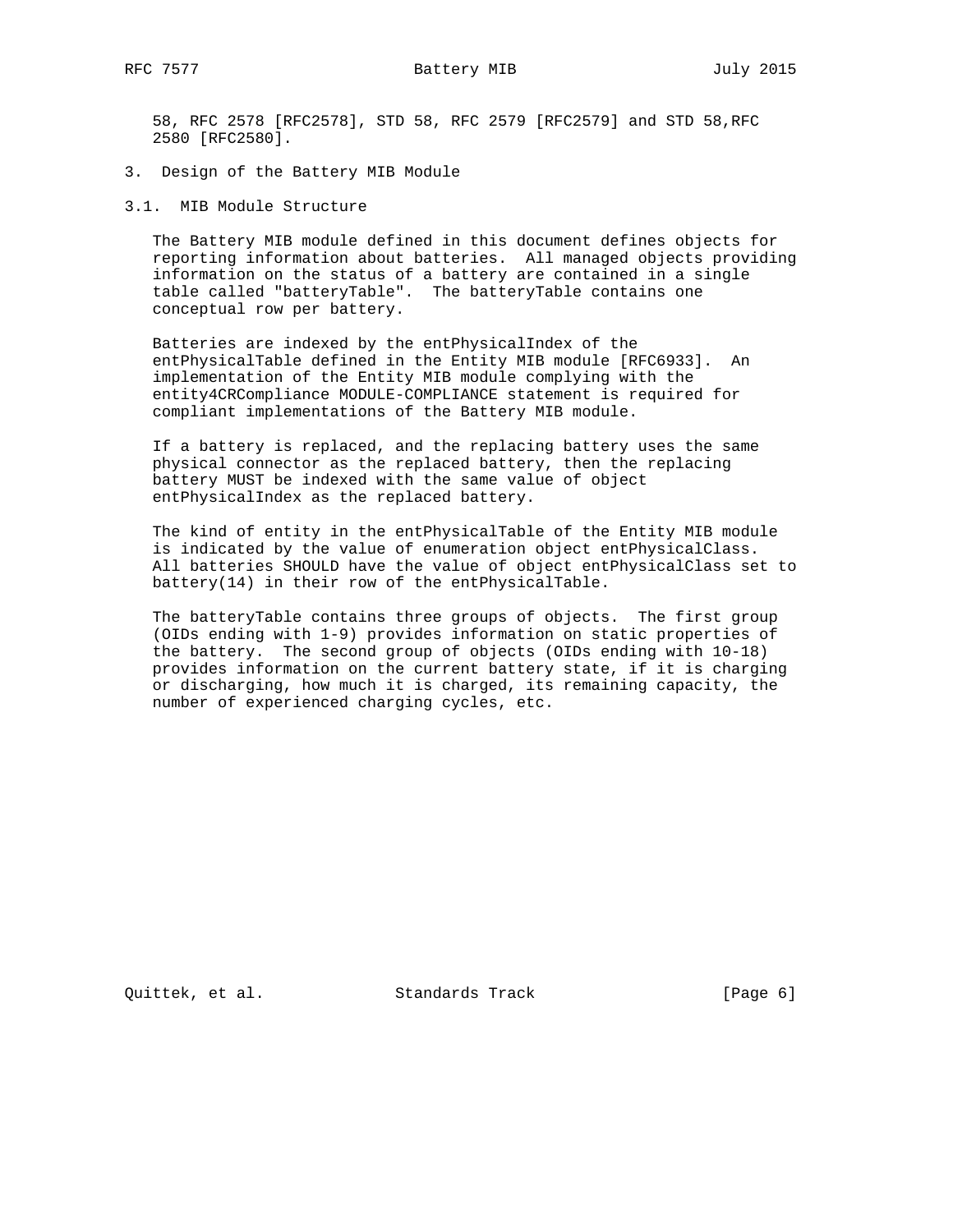```
 batteryTable(1)
      +--batteryEntry(1) [entPhysicalIndex]
         +-- r-n SnmpAdminString batteryIdentifier(1)
         +-- r-n SnmpAdminString batteryFirmwareVersion(2)
         +-- r-n Enumeration batteryType(3)
         +-- r-n Unsigned32 batteryTechnology(4)
 +-- r-n Unsigned32 batteryDesignVoltage(5)
 +-- r-n Unsigned32 batteryNumberOfCells(6)
 +-- r-n Unsigned32 batteryDesignCapacity(7)
 +-- r-n Unsigned32 batteryMaxChargingCurrent(8)
 +-- r-n Unsigned32 batteryTrickleChargingCurrent(9)
        +-- r-n Unsigned32 batteryActualCapacity(10)<br>+-- r-n Unsigned32 batteryChargingCycleCount
        +-- r-n Unsigned32 batteryChargingCycleCount(11)<br>+-- r-n DateAndTime batteryLastChargingCycleTime(
                               batteryLastChargingCycleTime(12)
         +-- r-n Enumeration batteryChargingOperState(13)
 +-- rwn Enumeration batteryChargingAdminState(14)
 +-- r-n Unsigned32 batteryActualCharge(15)
 +-- r-n Unsigned32 batteryActualVoltage(16)
         +-- r-n Integer32 batteryActualCurrent(17)
         +-- r-n Integer32 batteryTemperature(18)
         +-- rwn Unsigned32 batteryAlarmLowCharge(19)
         +-- rwn Unsigned32 batteryAlarmLowVoltage(20)
         +-- rwn Unsigned32 batteryAlarmLowCapacity(21)
         +-- rwn Unsigned32 batteryAlarmHighCycleCount(22)
         +-- rwn Integer32 batteryAlarmHighTemperature(23)
         +-- rwn Integer32 batteryAlarmLowTemperature(24)
         +-- r-n SnmpAdminString batteryCellIdentifier(25)
```
 The third group of objects in this table (OIDs ending with 19-25) is used for notifications. Threshold objects (OIDs ending with 19-24) indicate thresholds that can be used to raise an alarm if a property of the battery exceeds one of them. Raising an alarm may include sending a notification.

The Battery MIB defines seven notifications for indicating:

- 1. a battery-charging state change that was not triggered by writing to object batteryChargingAdminState,
- 2. a low-battery charging state,
- 3. a critical-battery state in which it cannot be used for power supply,
- 4. an aged battery that may need to be replaced,
- 5. a battery that has exceeded a temperature threshold,

Quittek, et al. Standards Track [Page 7]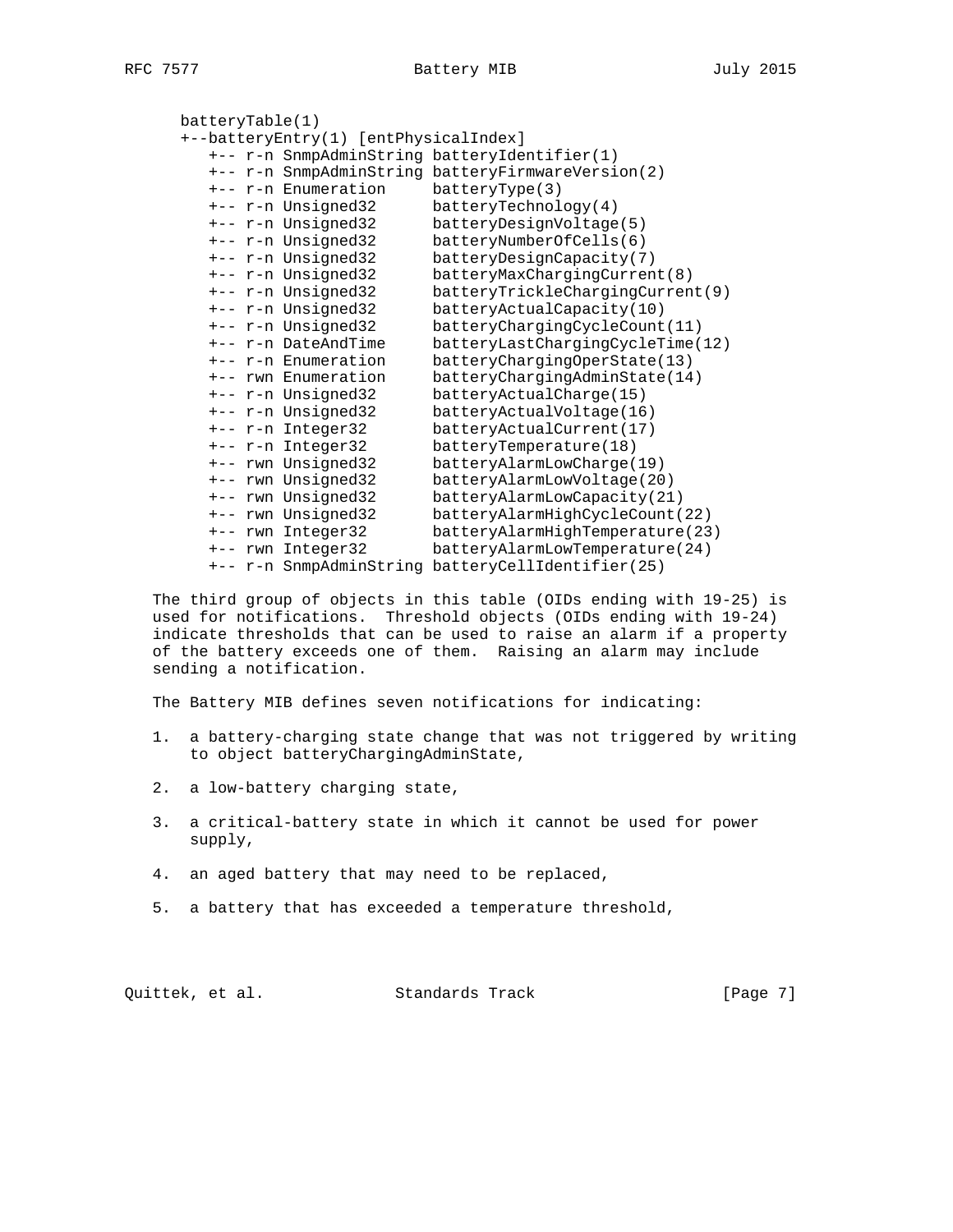- 6. a battery that has been connected, and
- 7. disconnection of one or more batteries.

 Notifications 2-5 can use object batteryCellIdentifier to indicate a specific cell or a set of cells within the battery that have triggered the notification.

3.2. Battery Technologies

 Static information in the batteryTable includes battery type and technology. The battery type distinguishes primary (not rechargeable) batteries from rechargeable (secondary) batteries and capacitors. The battery technology describes the actual technology of a battery, which typically is a chemical technology.

 Since battery technologies are the subject of intensive research and widely used technologies are often replaced by successor technologies within a few years, the list of battery technologies was not chosen as a fixed list. Instead, IANA has created a registry for battery technologies at <http://www.iana.org/assignments/battery technologies> where numbers are assigned to battery technologies.

 The table below shows battery technologies known today that are in commercial use with the numbers assigned to them by IANA. New entries can be added to the IANA registry if new technologies are developed or if missing technologies are identified. Note that there exists a huge number of battery types that are not listed in the IANA registry. Many of them are experimental or cannot be used in an economically useful way. New entries should be added to the IANA registry only if the respective technologies are in commercial use and relevant to standardized battery monitoring over the Internet.

Quittek, et al. Standards Track [Page 8]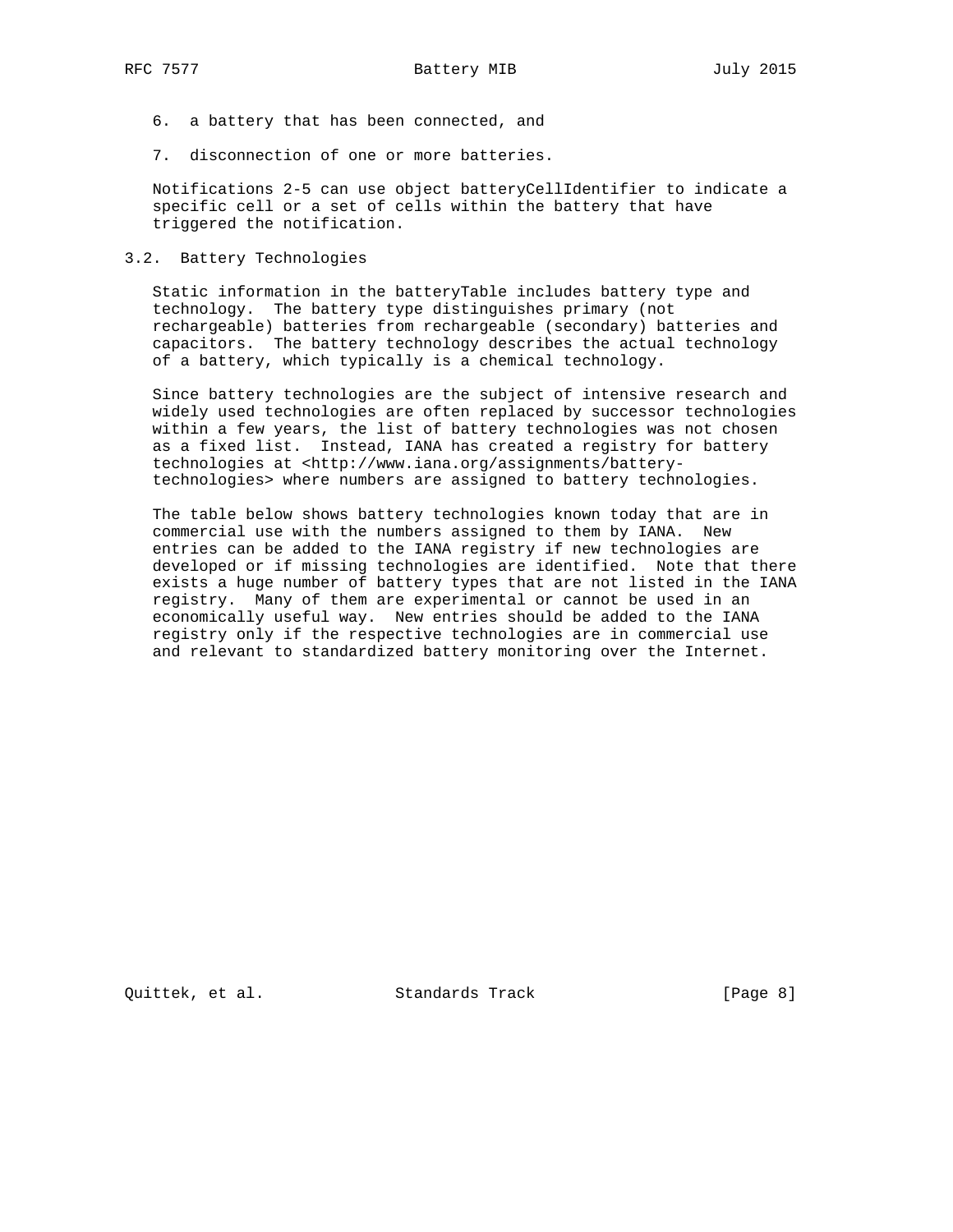| Battery Technology             | Value         |
|--------------------------------|---------------|
| Reserved                       | 0             |
| Unknown                        | 1             |
| Other                          | 2             |
| Zinc-carbon                    | 3             |
| Zinc chloride                  | 4             |
| Nickel oxyhydroxide            | 5             |
| Lithium-copper oxide           | 6             |
| Lithium-iron disulfide         | 7             |
| Lithium-manganese dioxide      | 8             |
| Zinc-air                       | 9             |
| Silver oxide                   | 10            |
| Alkaline                       | 11            |
| Lead-acid                      | 12            |
| Valve-Regulated Lead-Acid, Gel | 13            |
| Valve-Regulated Lead-Acid, AGM | 14            |
| Nickel-cadmium                 | 15            |
| Nickel-metal hydride           | 16            |
| Nickel-zinc                    | 17            |
| Lithium-ion                    | 18            |
| Lithium polymer                | 19            |
| Double layer capacitor         | 20            |
| Unassigned                     | 21-4294967295 |

### 3.2.1. Guidelines for Adding Battery Technologies

 New entries can be added to the IANA registry if new technologies are developed or if missing technologies are identified. Note that there exists a huge number of battery types that are not listed in the IANA registry. Many of them are experimental or cannot be used in an economically useful way. New entries should be added to the IANA registry only if the respective technologies are in commercial use and relevant to standardized battery monitoring over the Internet.

## 3.3. Battery Identification

 There are two identifiers to be used: the entPhysicalUUID defined in the Entity MIB [RFC6933] module and the batteryIdentifier defined in this module. A battery is linked to an entPhysicalUUID through the shared entPhysicalIndex.

 The batteryIdentifier uniquely identifies the battery itself while the entPhysicalUUID identifies the slot of the device in which the battery is (currently) contained. For a non-replaceable battery, both identifiers are always linked to the same physical battery. But

Quittek, et al. Standards Track [Page 9]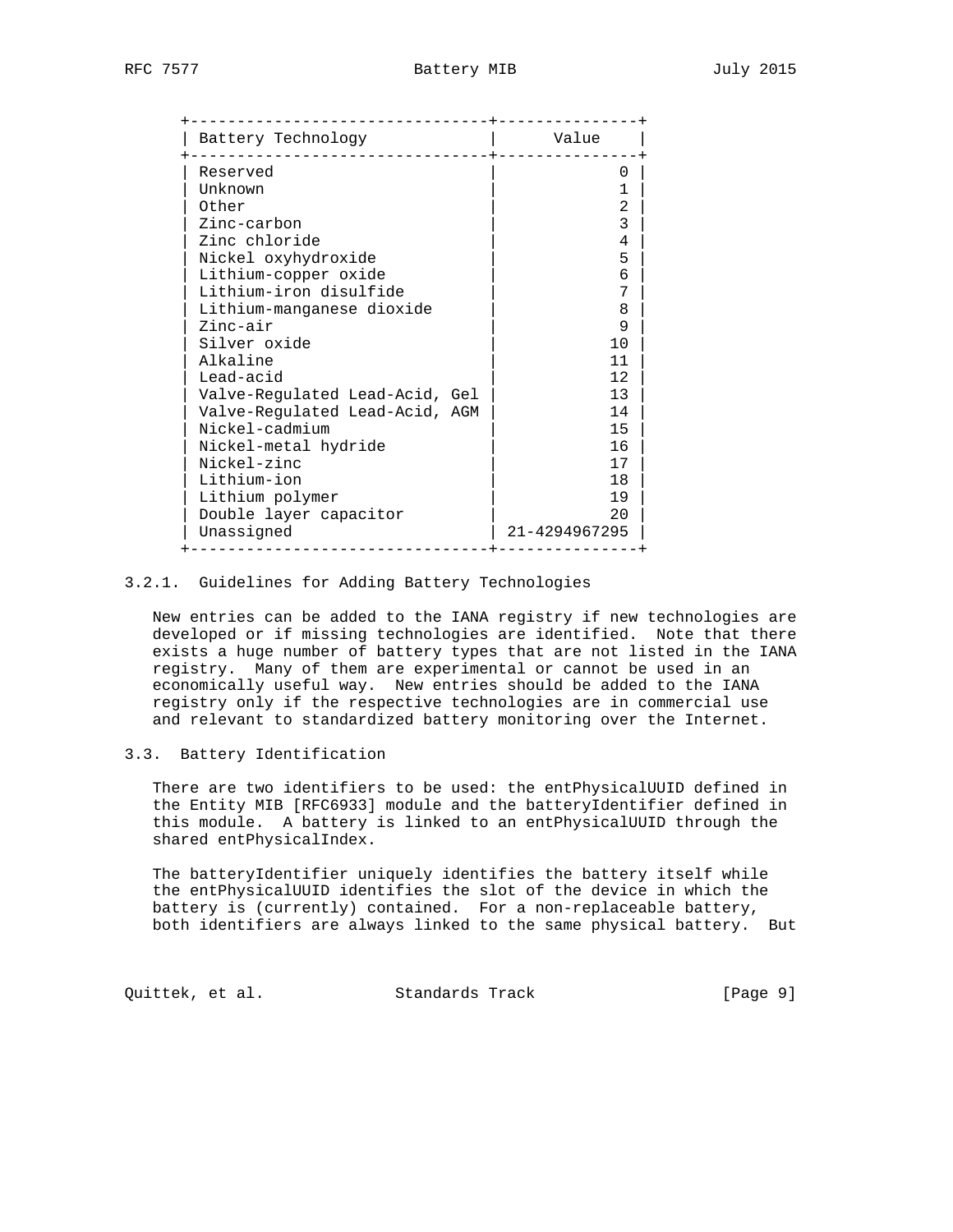for batteries that can be replaced, the identifiers have different functions.

 The entPhysicalUUID is always the same for a certain battery slot of a containing device even if the contained battery is replaced by another. The batteryIdentifier is a representation of the battery identifier set by the battery manufacturer. It is tied to the battery and usually cannot be changed.

 Many manufacturers deliver not just plain batteries but battery packages including additional hardware and firmware. Typically, these modules include a battery identifier that can by retrieved by a device in which a battery has been installed. The value of the object batteryIdentifier is an exact representation of this identifier. The batteryIdentifier is useful when batteries are removed and reinstalled in the same device or in other devices. Then, the device or the network management system can trace batteries and achieve continuity of battery monitoring.

#### 3.4. Charging Cycles

 The lifetime of a battery can be approximated using the measure of charging cycles. A commonly used definition of a charging cycle is the amount of discharge equal to the design (or nominal) capacity of the battery [SBS]. This means that a single charging cycle may include several steps of partial charging and discharging until the amount of discharging has reached the design capacity of the battery. After that, the next charging cycle immediately starts.

#### 3.5. Charge Control

 Managed object batteryChargingOperState indicates the current operational charging state of a battery and is a read-only object. For controlling the charging state, object batteryChargingAdminState can be used. Writing to this object initiates a request to adapt the operational state according to the value that has been written.

 By default, the batteryChargingAdminState object is set to notSet(1). In this state, the charging controller is using its predefined policies to decide which operational state is suitable in the current situation.

 Setting the value of object batteryChargingAdminState may result in not changing the state of the battery to this value or even in setting the charging state to another value than the requested one. Due to operational conditions and limitations of the implementation of the Battery MIB module, changing the battery status according to a set value of object batteryChargingAdminState might not be possible.

Quittek, et al. Standards Track [Page 10]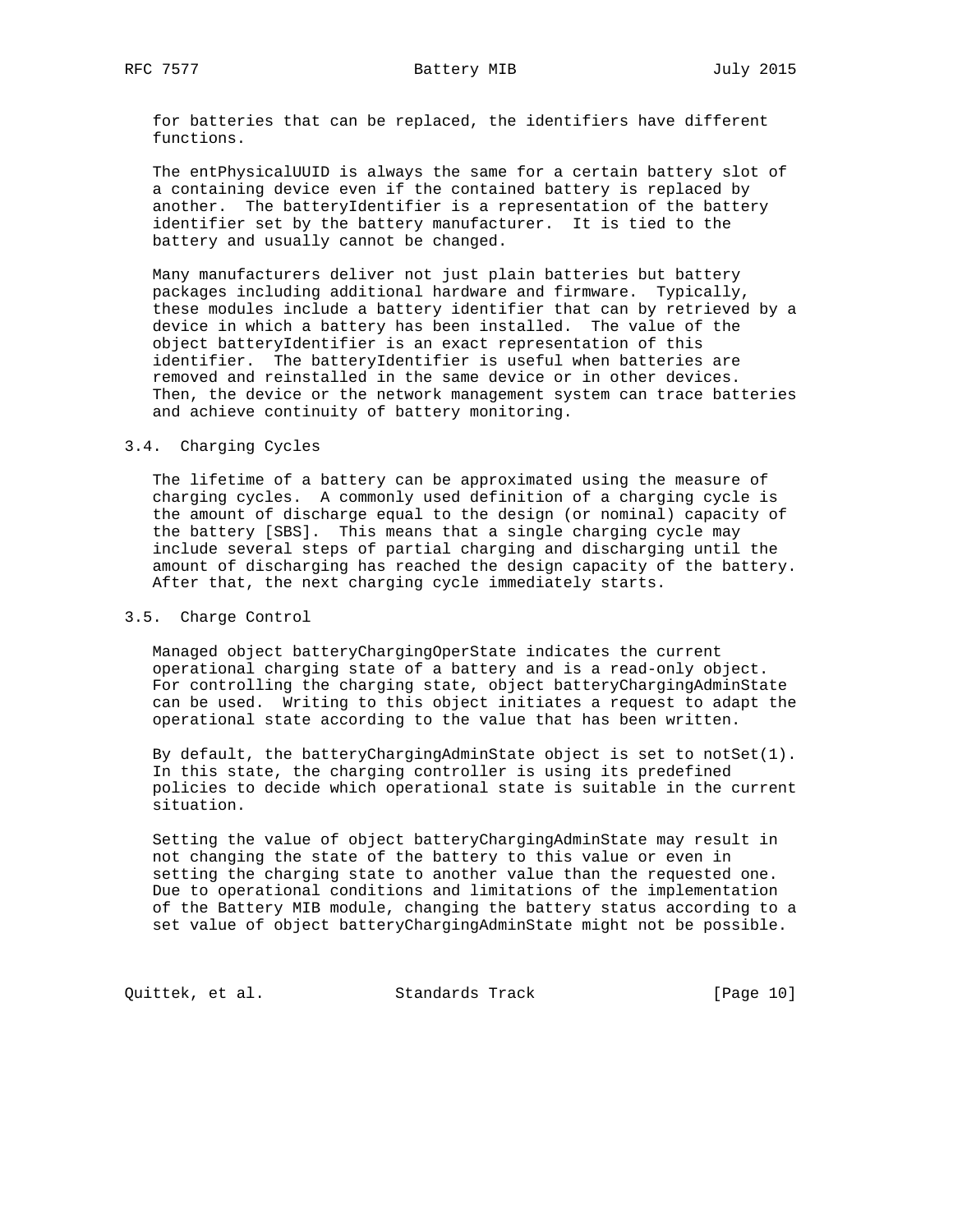For example, the charging controller might, at any time, decide to enter state discharging(5), if there is an operational need to use the battery for supplying power.

 The object batteryChargingAdminState will not automatically change when the object batteryChargingOperState changes. If the operational state is changed, e.g., to the state discharging(5) due to operational conditions, the admin state will remain in its current state. The charging controller SHOULD change the operational state to the state indicated by the object batteryChargingAdminState as soon as operational conditions allow this change.

 If a state change of the object batteryChargingAdminState is desired upon change of the operational state, the object batteryChargingOperState must be polled or the notification batteryChargingStateNotification must be used to get notified about the state change. This could be used, e.g., if maintaining charge is not desired after fully charging a battery even if the charging controller and battery support it. The object batteryChargingAdminState can then be set to doNotCharge(3) when the object batteryChargingOperState changes from charging(2) to maintainingCharge(3). Another use case would be when performing several charge and discharge cycles for battery maintenance.

3.6. Imported Definitions

 The BATTERY-MIB module defined in this document imports definitions from the following MIB modules: SNMPv2-SMI [RFC2578], SNMPv2-TC [RFC2579], SNMPv2-CONF [RFC2580], SNMP-FRAMEWORK-MIB [RFC3411], and ENTITY-MIB [RFC6933].

4. Definitions

BATTERY-MIB DEFINITIONS ::= BEGIN

#### IMPORTS

| MODULE-IDENTITY, OBJECT-TYPE, NOTIFICATION-TYPE,    |  |               |
|-----------------------------------------------------|--|---------------|
| mib-2, Integer32, Unsigned32                        |  |               |
| FROM SNMPv2-SMI                                     |  | $--$ RFC 2578 |
| DateAndTime                                         |  |               |
| FROM SNMPv2-TC                                      |  | $--$ RFC 2579 |
| MODULE-COMPLIANCE, OBJECT-GROUP, NOTIFICATION-GROUP |  |               |
| FROM SNMPv2-CONF                                    |  | $--$ RFC 2580 |
| SnmpAdminString                                     |  |               |
| FROM SNMP-FRAMEWORK-MIB                             |  | $--$ RFC 3411 |
| entPhysicalIndex                                    |  |               |
| FROM ENTITY-MIB;                                    |  | $--$ RFC 6933 |

| Quittek, et al.<br>Standards Track | [Page 11] |
|------------------------------------|-----------|
|------------------------------------|-----------|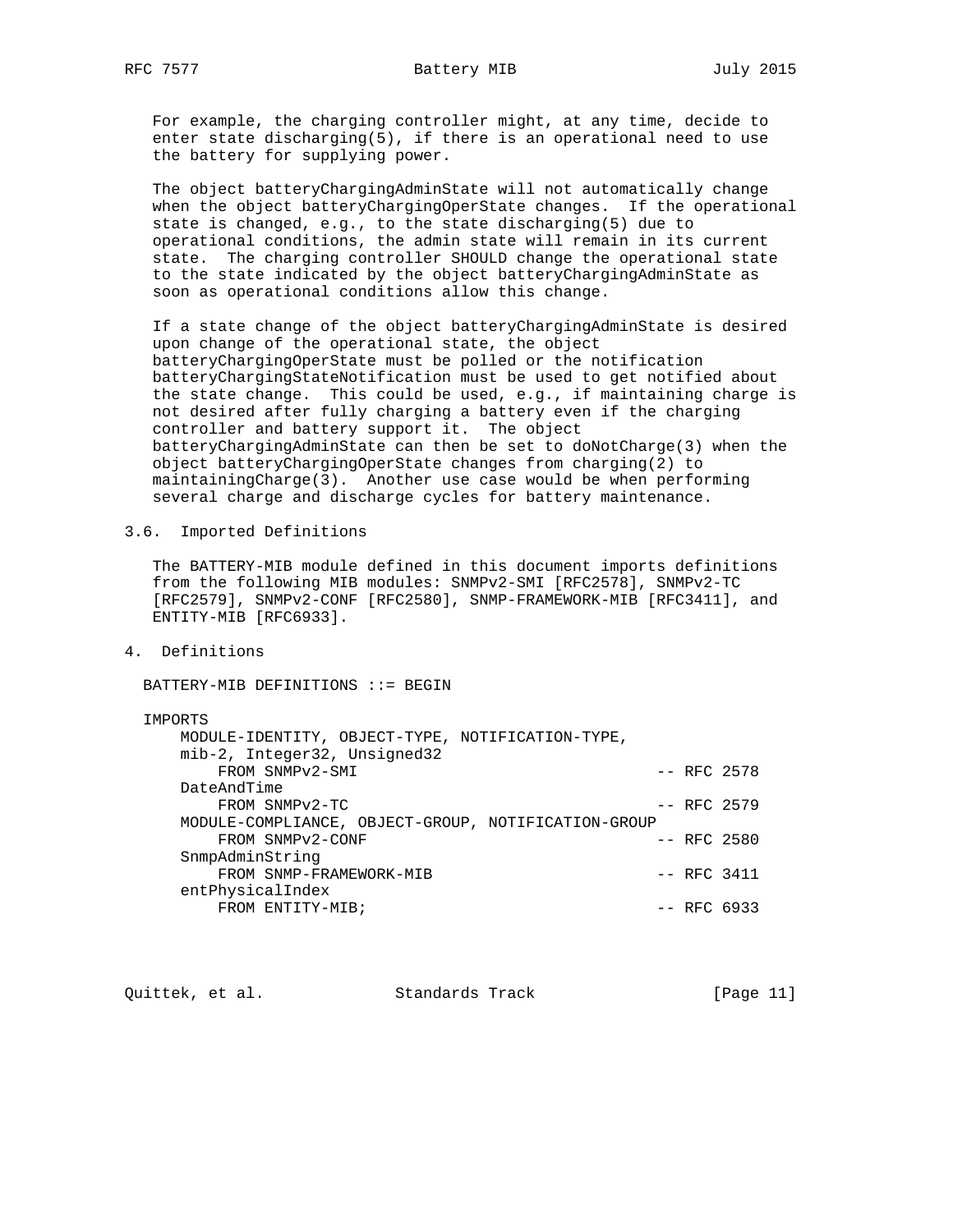batteryMIB MODULE-IDENTITY LAST-UPDATED "201506150000Z" -- 15 June 2015 ORGANIZATION "IETF EMAN Working Group" CONTACT-INFO "General Discussion: eman@ietf.org To Subscribe: <http://www.ietf.org/mailman/listinfo/eman> Archive: <http://www.ietf.org/mail-archive/web/eman> Editor: Juergen Quittek NEC Europe, Ltd. NEC Laboratories Europe Kurfuersten-Anlage 36 69115 Heidelberg Germany Tel: +49 6221 4342-115 Email: quittek@neclab.eu" DESCRIPTION "This MIB module defines a set of objects for monitoring batteries of networked devices and of their components. Copyright (c) 2015 IETF Trust and the persons identified as authors of the code. All rights reserved. Redistribution and use in source and binary forms, with or without modification, is permitted pursuant to, and subject to the license terms contained in, the Simplified BSD License set forth in Section 4.c of the IETF Trust's Legal Provisions Relating to IETF Documents (http://trustee.ietf.org/license-info). This version of this MIB module is part of RFC 7577; see the RFC itself for full legal notices." -- Revision history REVISION "201506150000Z" -- 15 June 2015 DESCRIPTION "Initial version published as RFC 7577."  $::=$  { mib-2 233 }

Quittek, et al. Standards Track [Page 12]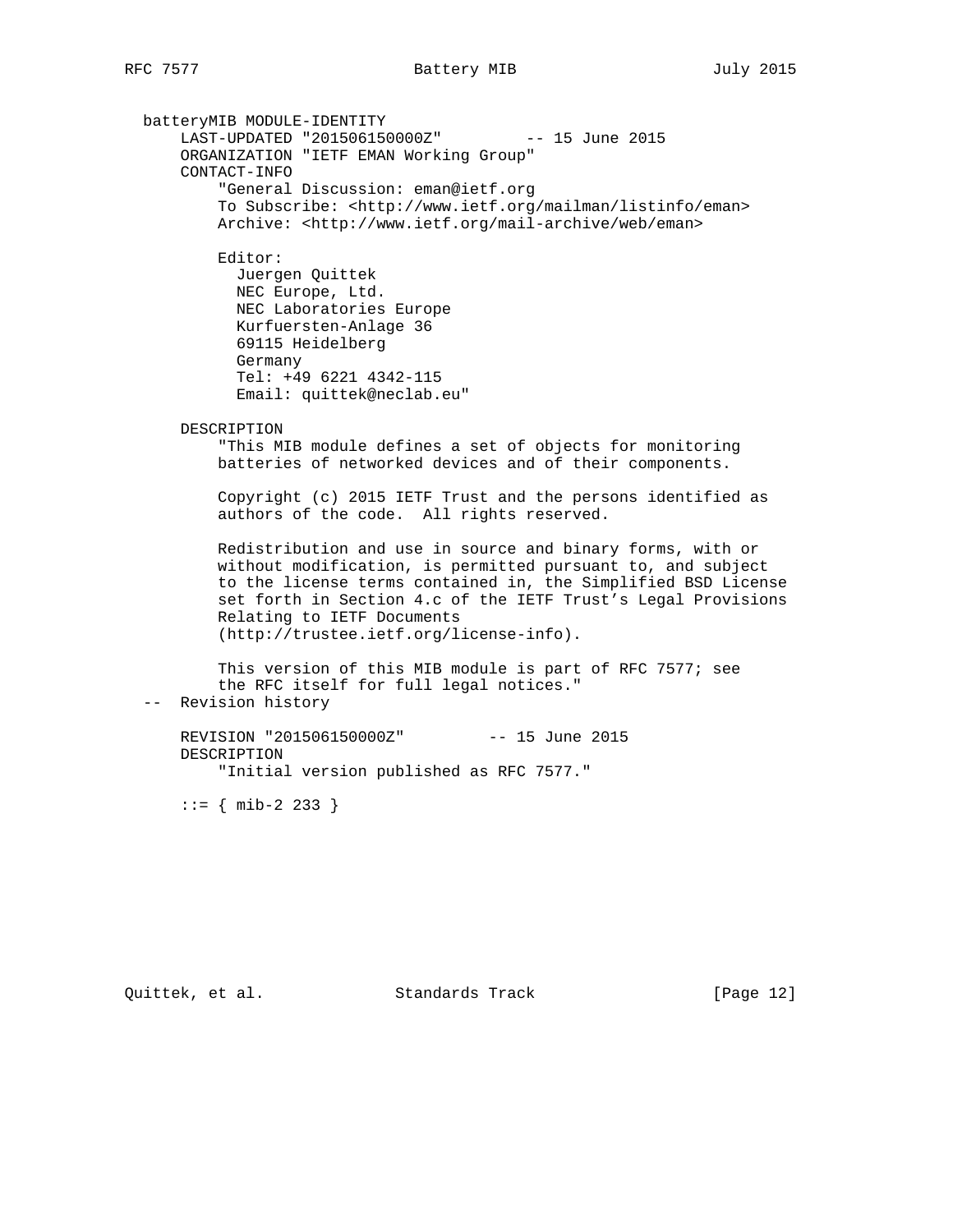--\*\*\*\*\*\*\*\*\*\*\*\*\*\*\*\*\*\*\*\*\*\*\*\*\*\*\*\*\*\*\*\*\*\*\*\*\*\*\*\*\*\*\*\*\*\*\*\*\*\*\*\*\*\*\*\*\*\*\*\*\*\*\*\*\*\* -- Top-Level Structure of the MIB Module --\*\*\*\*\*\*\*\*\*\*\*\*\*\*\*\*\*\*\*\*\*\*\*\*\*\*\*\*\*\*\*\*\*\*\*\*\*\*\*\*\*\*\*\*\*\*\*\*\*\*\*\*\*\*\*\*\*\*\*\*\*\*\*\*\*\* batteryNotifications OBJECT IDENTIFIER ::= { batteryMIB 0 } batteryObjects OBJECT IDENTIFIER ::= { batteryMIB 1 } batteryConformance OBJECT IDENTIFIER  $::=$   $\{$  batteryMIB 2  $\}$  --================================================================== -- 1. Object Definitions --================================================================== -------------------------------------------------------------------- -- 1.1. Battery Table ------------------------------------------------------------------- batteryTable OBJECT-TYPE SYNTAX SEQUENCE OF BatteryEntry MAX-ACCESS not-accessible STATUS current DESCRIPTION "This table provides information on batteries. It contains one conceptual row per battery in a managed entity. Batteries are indexed by the entPhysicalIndex of the entPhysicalTable defined in the ENTITY-MIB (RFC 6933). For implementations of the BATTERY-MIB, an implementation of the ENTITY-MIB complying with the entity4CRCompliance MODULE-COMPLIANCE statement of the ENTITY-MIB is required. If batteries are replaced, and the replacing battery uses the same physical connector as the replaced battery, then the replacing battery SHOULD be indexed with the same value of object entPhysicalIndex as the replaced battery." ::= { batteryObjects 1 } batteryEntry OBJECT-TYPE SYNTAX BatteryEntry MAX-ACCESS not-accessible STATUS current DESCRIPTION "An entry providing information on a battery." INDEX { entPhysicalIndex }  $::=$  { batteryTable 1 }

Quittek, et al. Standards Track [Page 13]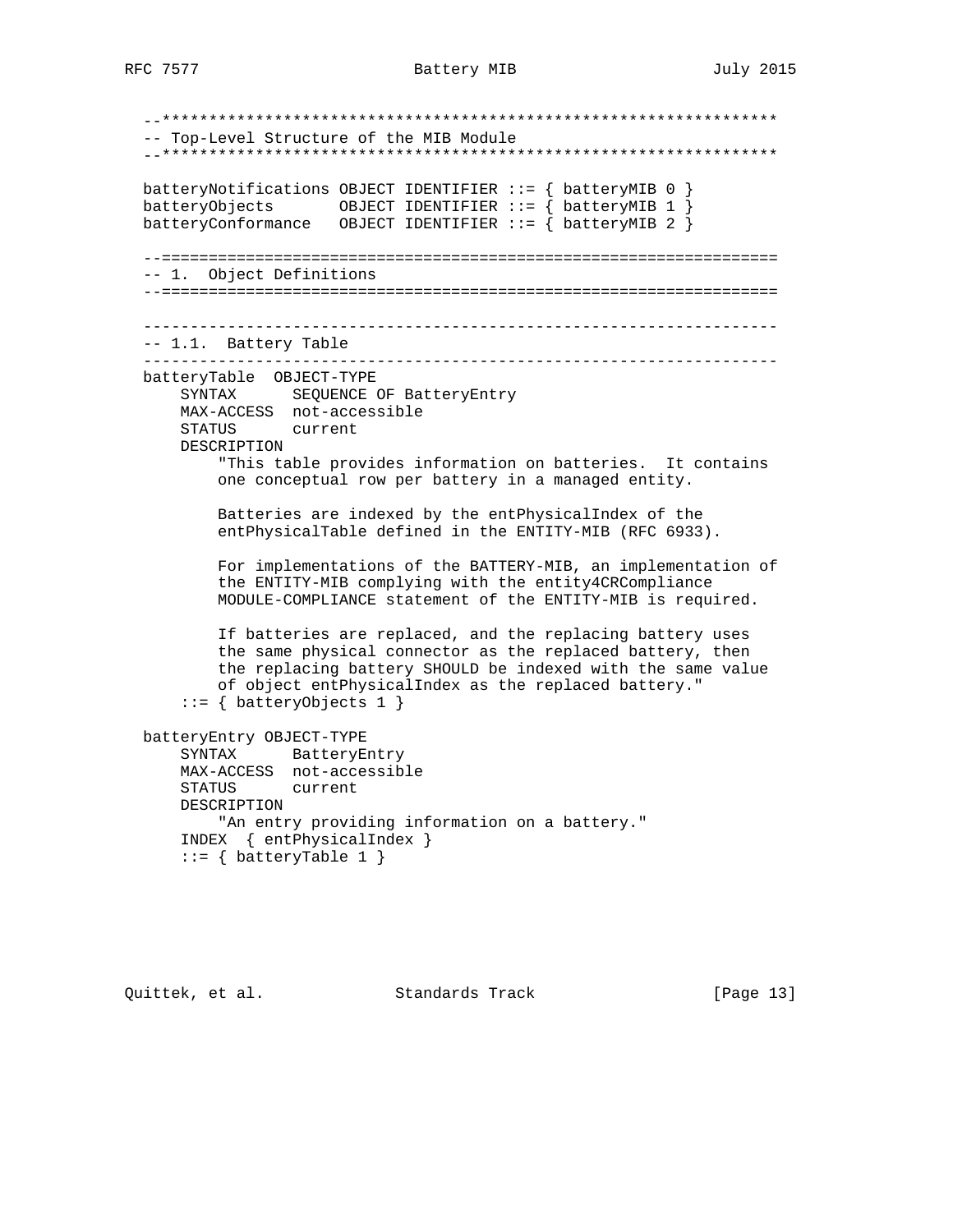| BatteryEntry ::=                                           |                                                              |
|------------------------------------------------------------|--------------------------------------------------------------|
| SEQUENCE {                                                 |                                                              |
| batteryIdentifier                                          | SnmpAdminString,                                             |
| batteryFirmwareVersion                                     | SnmpAdminString,                                             |
| batteryType                                                | INTEGER,                                                     |
| batteryTechnology                                          | Unsigned32,                                                  |
| batteryDesignVoltage                                       | Unsigned32,                                                  |
| batteryNumberOfCells                                       | Unsigned32,                                                  |
| batteryDesignCapacity                                      | Unsigned32,                                                  |
| batteryMaxChargingCurrent                                  | Unsigned32,                                                  |
| batteryTrickleChargingCurrent                              | Unsigned32,                                                  |
| batteryActualCapacity                                      | Unsigned32,                                                  |
| batteryChargingCycleCount                                  | Unsigned32,                                                  |
| batteryLastChargingCycleTime                               | DateAndTime,                                                 |
| batteryChargingOperState                                   | INTEGER,                                                     |
| batteryChargingAdminState                                  | INTEGER,                                                     |
| batteryActualCharge                                        | Unsigned32,                                                  |
| batteryActualVoltage                                       | Unsigned32,                                                  |
| batteryActualCurrent                                       | Integer32,                                                   |
| batteryTemperature                                         | Integer32,                                                   |
| batteryAlarmLowCharge                                      | Unsigned32,                                                  |
| batteryAlarmLowVoltage                                     | Unsigned32,                                                  |
| batteryAlarmLowCapacity                                    | Unsigned32,                                                  |
| batteryAlarmHighCycleCount                                 | Unsigned32,                                                  |
| batteryAlarmHighTemperature                                | Integer32,                                                   |
| batteryAlarmLowTemperature                                 | Integer32,                                                   |
| batteryCellIdentifier                                      | SnmpAdminString                                              |
| }                                                          |                                                              |
| batteryIdentifier OBJECT-TYPE                              |                                                              |
| SnmpAdminString<br>SYNTAX                                  |                                                              |
| read-only<br>MAX-ACCESS                                    |                                                              |
| current<br>STATUS                                          |                                                              |
| DESCRIPTION                                                |                                                              |
| "This object contains an identifier for the battery.       |                                                              |
|                                                            |                                                              |
| Many manufacturers deliver not only simple batteries but   |                                                              |
|                                                            | battery packages including additional hardware and firmware. |
| Typically, these modules include an identifier that can be |                                                              |
|                                                            | retrieved by a device in which a battery has been installed. |
| The identifier is useful when batteries are removed and    |                                                              |
| reinstalled in the same or other devices. Then, the device |                                                              |
| or the network management system can trace batteries and   |                                                              |
| achieve continuity of battery monitoring.                  |                                                              |
| If the battery is identified by more than one value,       |                                                              |
| for example, by a model number and a serial number,        |                                                              |
| then the value of this object is a concatenation of these  |                                                              |
|                                                            |                                                              |

Quittek, et al. Standards Track [Page 14]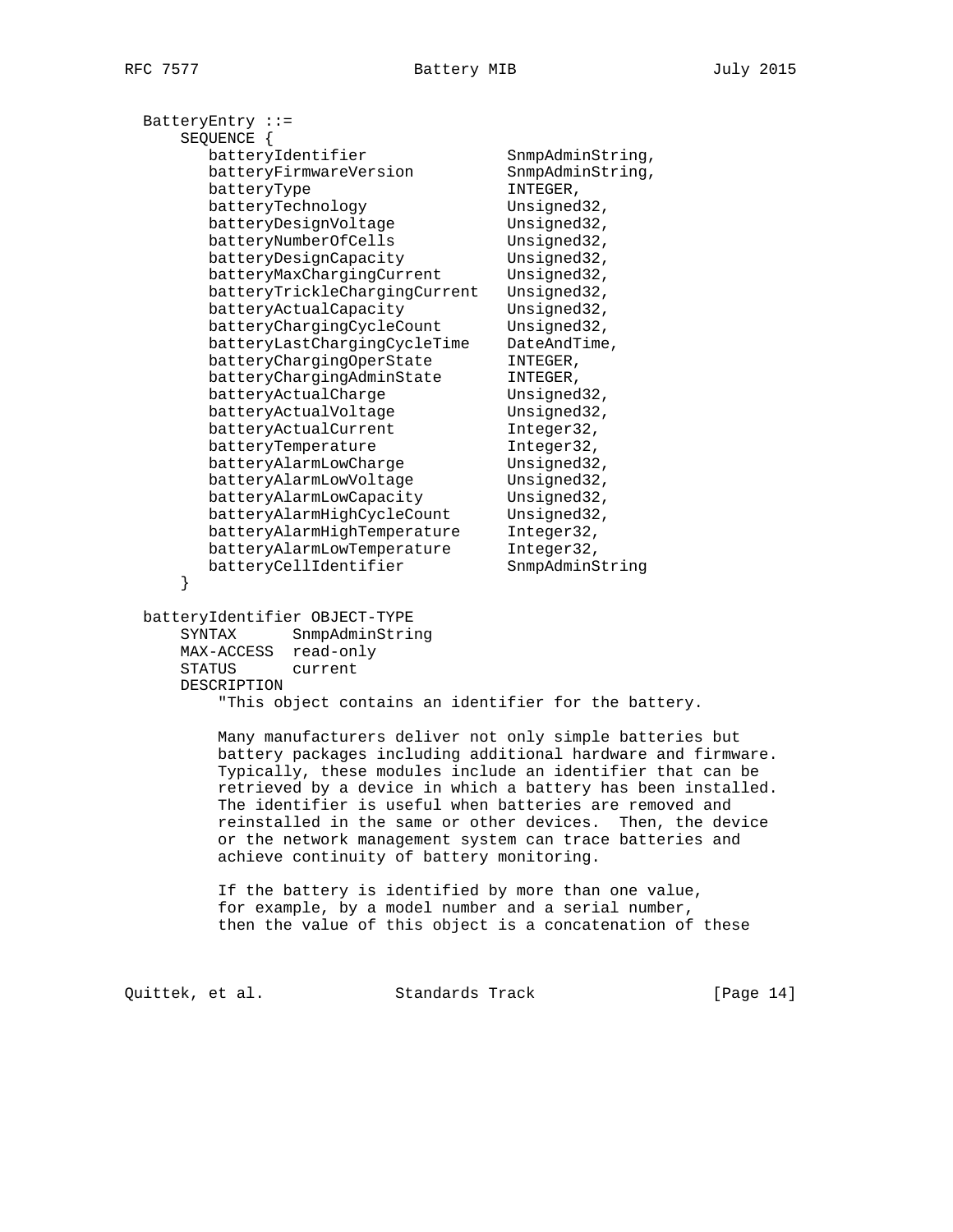values, separated by the colon symbol ':'. The values should be ordered so that a more significant value comes before a less significant one. In the example above, the (more significant) model number would be first, and the serial number would follow: '<model number>:<serial number>'. If the battery identifier cannot be represented using the ISO/IEC IS 10646-1 character set, then a hexadecimal encoding of a binary representation of the entire battery identifier must be used. The value of this object must be an empty string if there is no battery identifier or if the battery identifier is unknown."  $::=$  { batteryEntry 1 } batteryFirmwareVersion OBJECT-TYPE SYNTAX SnmpAdminString MAX-ACCESS read-only STATUS current DESCRIPTION "This object indicates the version number of the firmware that is included in a battery module. Many manufacturers deliver not pure batteries but battery packages including additional hardware and firmware. Since the behavior of the battery may change with the firmware, it may be useful to retrieve the firmware version number. The value of this object must be an empty string if there is no firmware or if the version number of the firmware is unknown."  $::= \{$  batteryEntry 2  $\}$  batteryType OBJECT-TYPE SYNTAX INTEGER { unknown(1), other(2), primary(3), rechargeable(4), capacitor(5) } MAX-ACCESS read-only STATUS current DESCRIPTION "This object indicates the type of battery.

Quittek, et al. Standards Track [Page 15]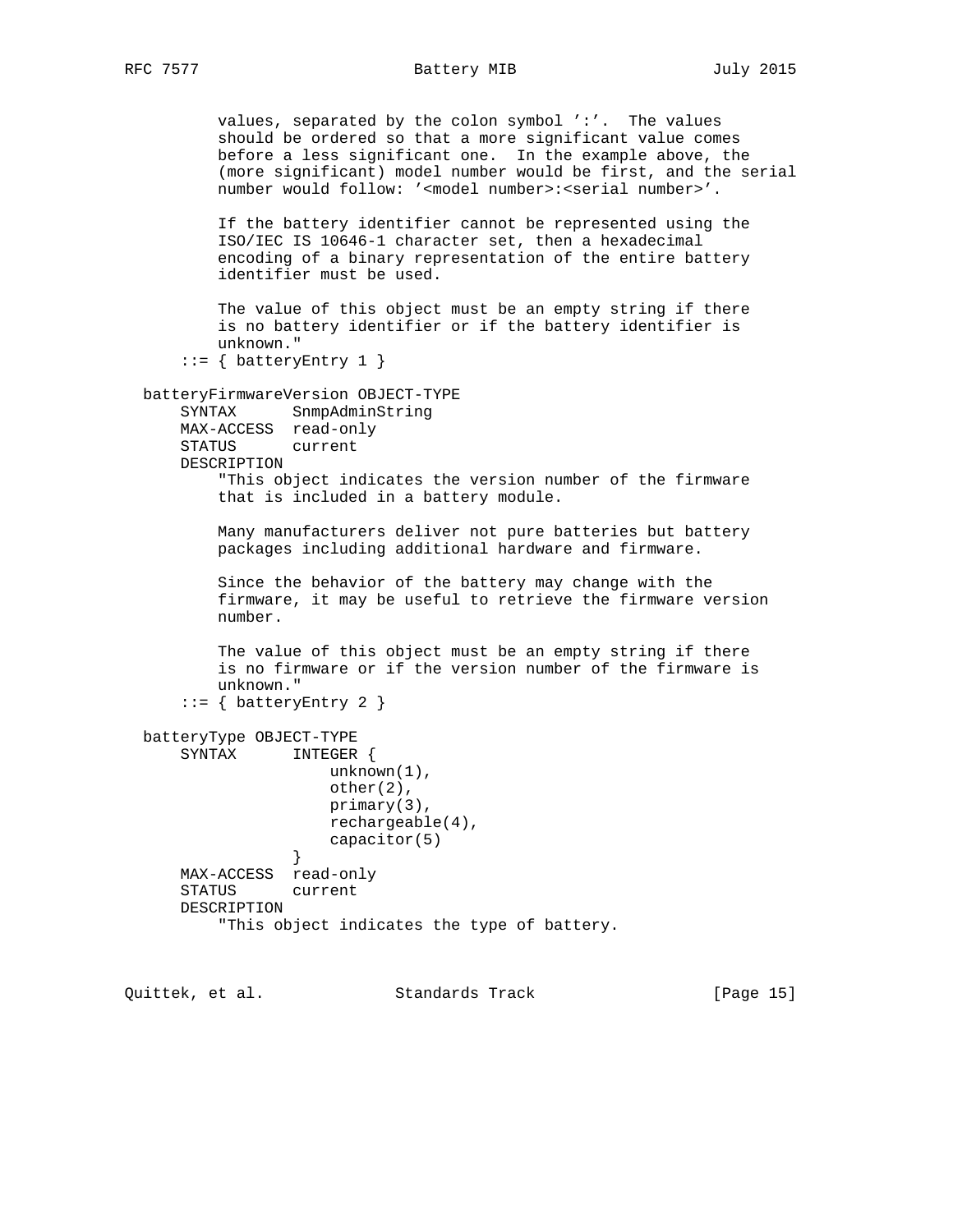It distinguishes between primary (not rechargeable) batteries, rechargeable (secondary) batteries, and capacitors. Capacitors are not really batteries but are often used in the same way as a battery. The value other $(2)$  can be used if the battery type is known but is none of the ones above. Value unknown(1) is to be used if the type of battery cannot be determined."  $::=$  { batteryEntry 3 } batteryTechnology OBJECT-TYPE SYNTAX Unsigned32 MAX-ACCESS read-only STATUS current DESCRIPTION "This object indicates the technology used by the battery. Numbers identifying battery technologies are registered at IANA. A current list of assignments can be found at <http://www.iana.org/assignments/battery-technologies>. Value unknown(1) MUST be used if the technology of the battery cannot be determined. Value other(2) can be used if the battery technology is known but is not one of the types already registered at IANA."  $::=$  { batteryEntry 4 } batteryDesignVoltage OBJECT-TYPE SYNTAX Unsigned32 UNITS "millivolt" MAX-ACCESS read-only STATUS current DESCRIPTION "This object provides the design (or nominal) voltage of the battery in units of millivolt (mV). Note that the design voltage is a constant value and typically different from the actual voltage of the battery. A value of 0 indicates that the design voltage is unknown."  $::=$  { batteryEntry 5 } batteryNumberOfCells OBJECT-TYPE SYNTAX Unsigned32 MAX-ACCESS read-only STATUS current

Quittek, et al. Standards Track [Page 16]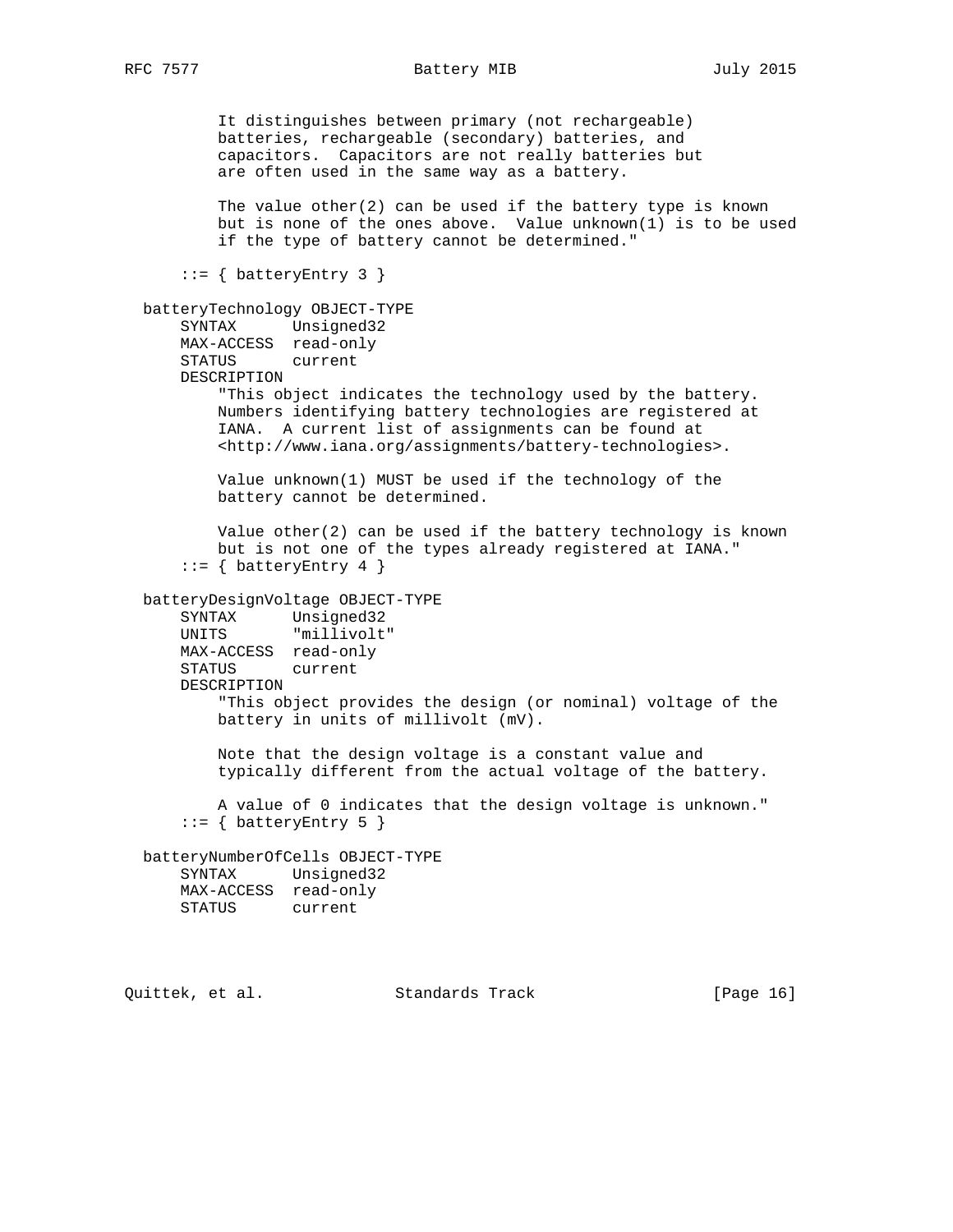DESCRIPTION "This object indicates the number of cells contained in the battery. A value of 0 indicates that the number of cells is unknown."  $::=$  { batteryEntry 6 } batteryDesignCapacity OBJECT-TYPE SYNTAX Unsigned32 UNITS "milliampere hours" MAX-ACCESS read-only STATUS current DESCRIPTION "This object provides the design (or nominal) capacity of the battery in units of milliampere hours (mAh). Note that the design capacity is a constant value and typically different from the actual capacity of the battery. Usually, this is a value provided by the manufacturer of the battery. A value of 0 indicates that the design capacity is unknown."  $::=$  { batteryEntry 7 } batteryMaxChargingCurrent OBJECT-TYPE SYNTAX Unsigned32 UNITS "milliampere" MAX-ACCESS read-only STATUS current DESCRIPTION "This object provides the maximum current to be used for charging the battery in units of milliampere (mA). Note that the maximum charging current may not lead to optimal charge of the battery and that some batteries can only be charged with the maximum current for a limited amount of time. A value of 0 indicates that the maximum charging current is unknown."  $::=$  { batteryEntry 8 } batteryTrickleChargingCurrent OBJECT-TYPE SYNTAX Unsigned32 UNITS "milliampere" MAX-ACCESS read-only STATUS current

Quittek, et al. Standards Track [Page 17]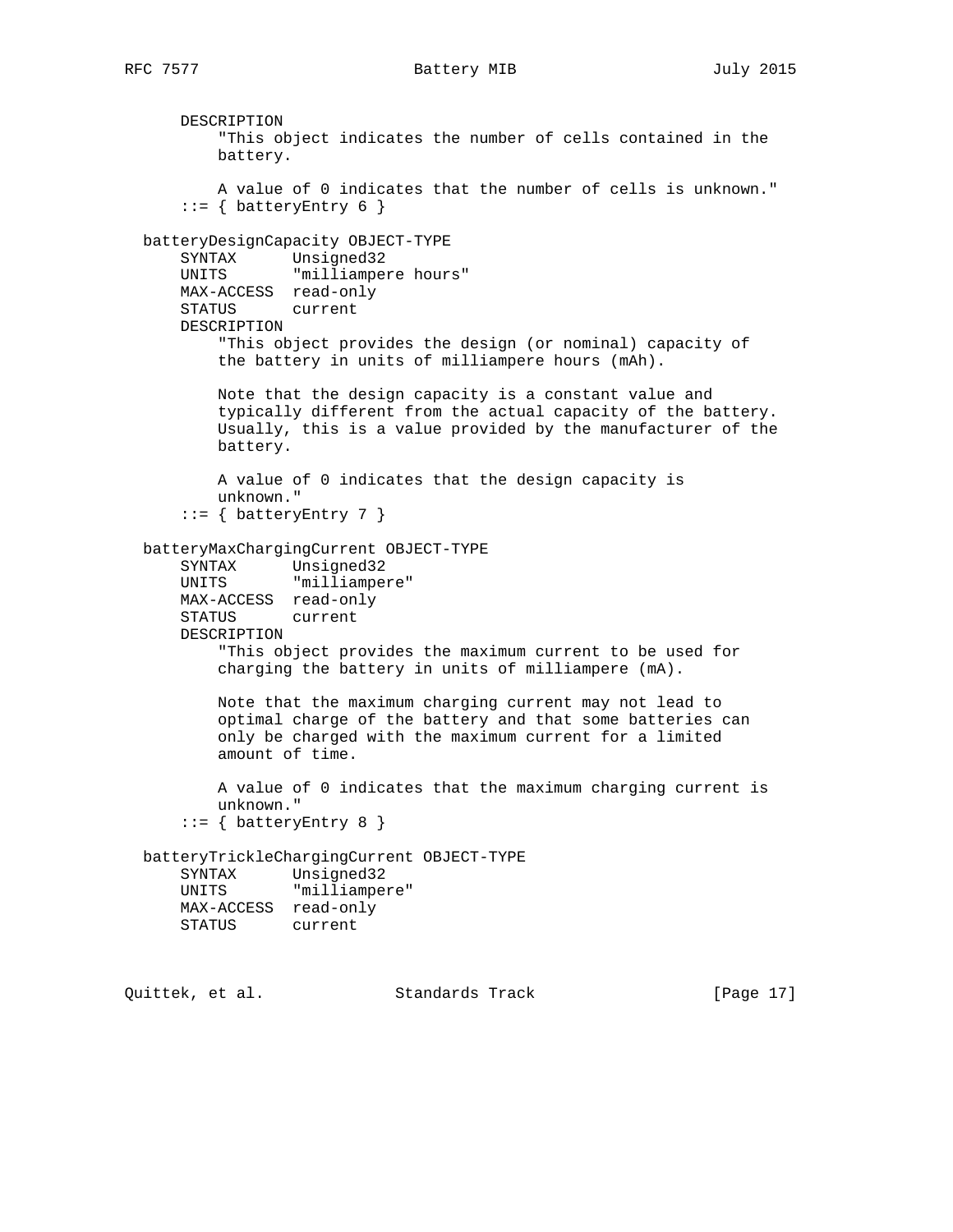DESCRIPTION "This object provides the recommended average current to be used for trickle charging the battery in units of mA. Typically, this is a value recommended by the manufacturer of the battery or by the manufacturer of the charging circuit. A value of 0 indicates that the recommended trickle charging current is unknown."  $::=$  { batteryEntry 9 } batteryActualCapacity OBJECT-TYPE SYNTAX Unsigned32 UNITS "milliampere hours" MAX-ACCESS read-only STATUS current DESCRIPTION "This object provides the actual capacity of the battery in units of mAh. Typically, the actual capacity of a battery decreases with time and with usage of the battery. It is usually lower than the design capacity. Note that the actual capacity needs to be measured and is typically an estimate based on observed discharging and charging cycles of the battery. A value of 'ffffffff'H indicates that the actual capacity cannot be determined."  $::=$  { batteryEntry 10 } batteryChargingCycleCount OBJECT-TYPE SYNTAX Unsigned32 MAX-ACCESS read-only STATUS current DESCRIPTION "This object indicates the number of completed charging cycles that the battery underwent. In line with the Smart Battery Data Specification Revision 1.1, a charging cycle is defined as the process of discharging the battery by a total amount equal to the battery design capacity as given by object batteryDesignCapacity. A charging cycle may include several steps of charging and discharging the battery until the discharging amount given by batteryDesignCapacity has been reached. As soon as a

Quittek, et al. Standards Track [Page 18]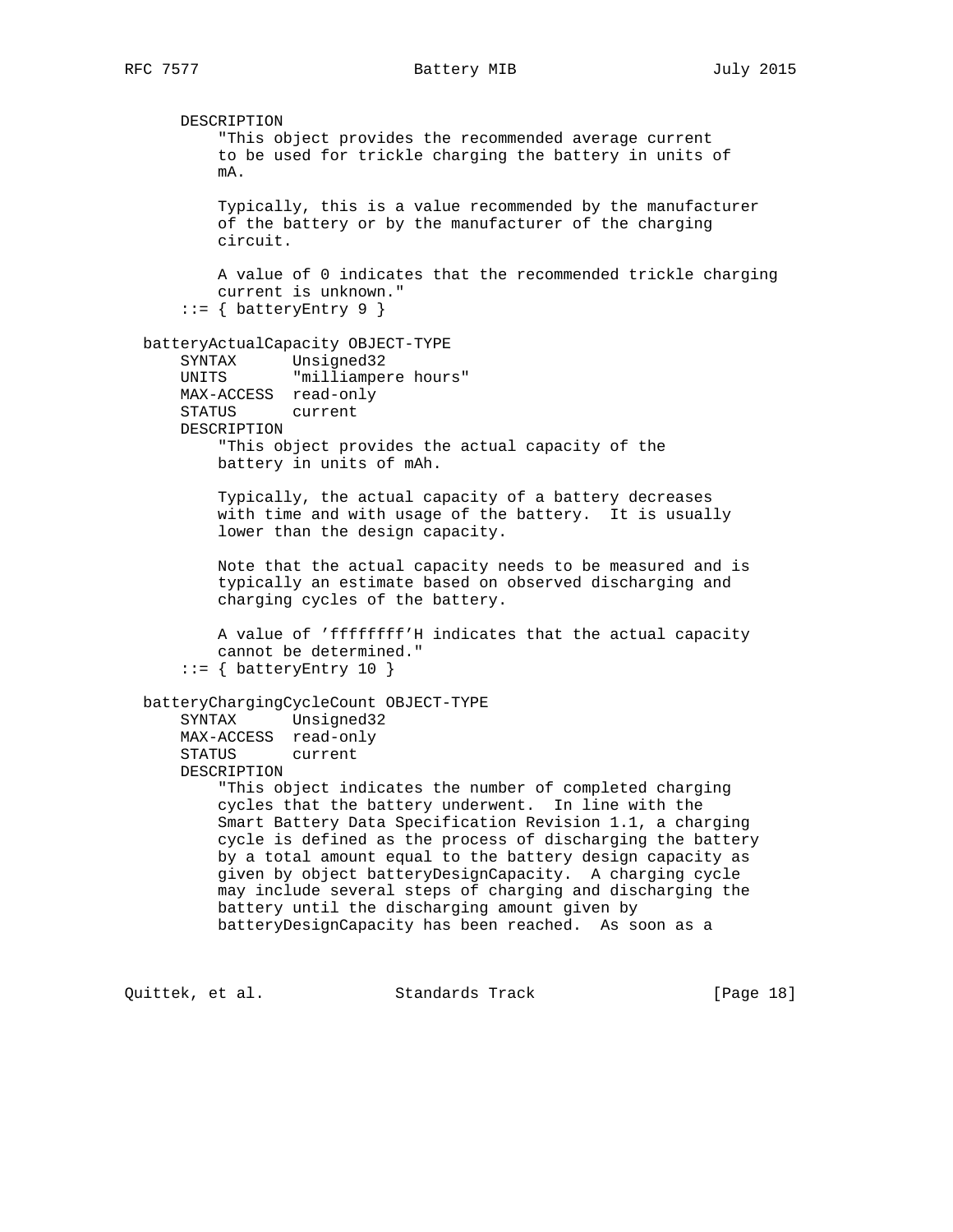charging cycle has been completed, the next one starts immediately, independent of the battery's current charge at the end of the cycle. For batteries of type primary(3), the value of this object is always 0. A value of 'ffffffff'H indicates that the number of charging cycles cannot be determined."  $::=$  { batteryEntry 11 } batteryLastChargingCycleTime OBJECT-TYPE SYNTAX DateAndTime MAX-ACCESS read-only STATUS current DESCRIPTION "The date and time of the last charging cycle. The value '0000000000000000'H is returned if the battery has not been charged yet or if the last charging time cannot be determined. For batteries of type  $\text{primary}(1)$ , the value of this object is always '0000000000000000'H."  $::=$  { batteryEntry 12 } batteryChargingOperState OBJECT-TYPE SYNTAX INTEGER { unknown(1), charging(2), maintainingCharge(3), noCharging(4), discharging(5) } MAX-ACCESS read-only STATUS current DESCRIPTION "This object indicates the current charging state of the battery. Value unknown(1) indicates that the charging state of the battery cannot be determined. Value charging(2) indicates that the battery is being charged in a way such that the charge of the battery increases. Value maintainingCharge(3) indicates that the battery is being charged with a low-average current that compensates Quittek, et al. Standards Track [Page 19]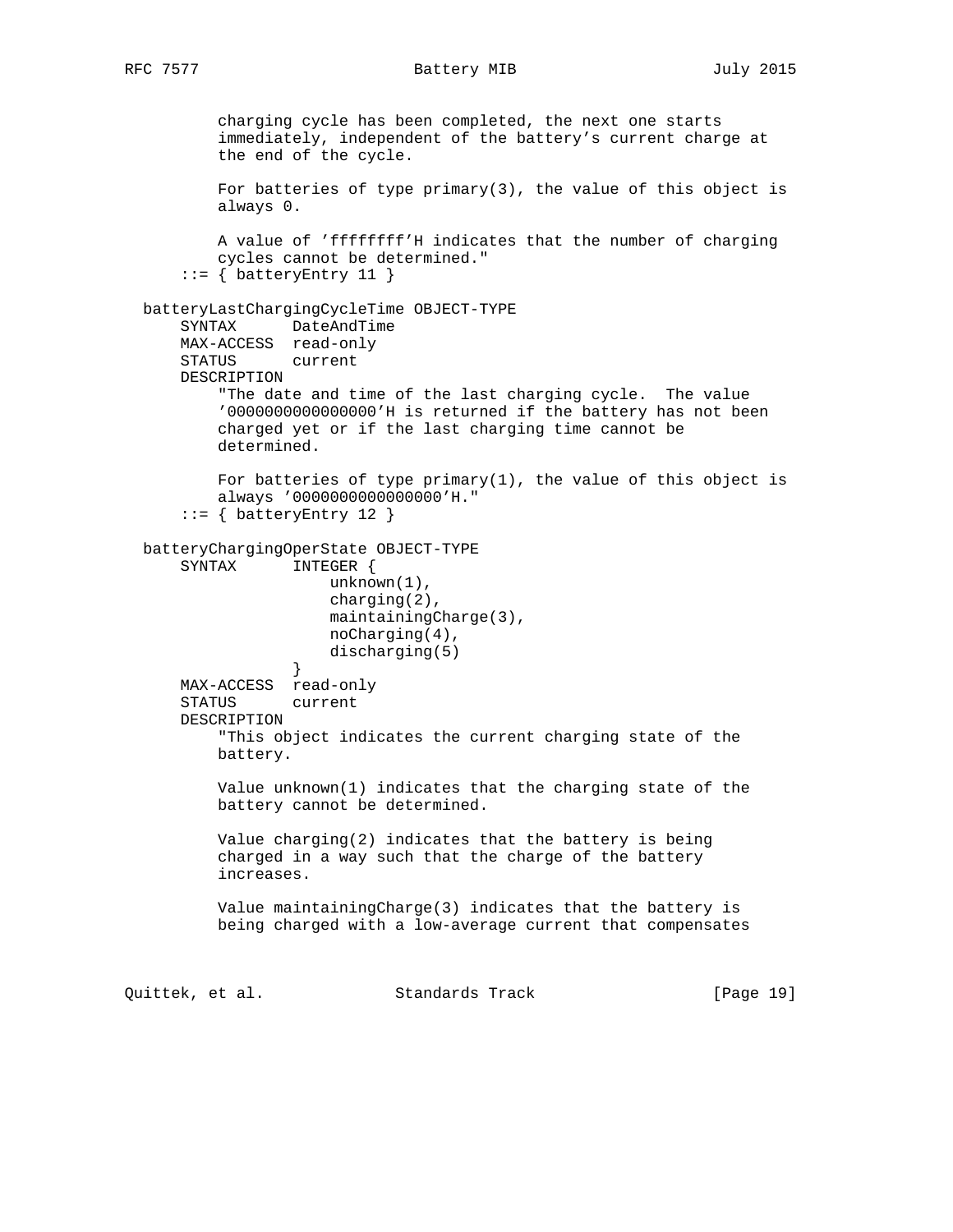self-discharging. This includes trickle charging, float charging, and other methods for maintaining the current charge of a battery. In typical implementations of charging controllers, state maintainingCharge(3) is only applied if the battery is fully charged or almost fully charged.

 Value noCharging(4) indicates that the battery is not being charged or discharged by electric current between the battery and electric circuits external to the battery. Note that the battery may still be subject to self-discharging.

 Value discharging(5) indicates that the battery is either used as the power source for electric circuits external to the battery or discharged intentionally by the charging controller, e.g., for the purpose of battery maintenance. In any case, the charge of the battery decreases."

 $::=$  { batteryEntry 13 }

```
batteryChargingAdminState OBJECT-TYPE<br>SYNTAX INTEGER {
                   INTEGER {
```

```
 notSet(1),
     charge(2),
     doNotCharge(3),
discharge(4)<br>}
```
 } MAX-ACCESS read-write STATUS current DESCRIPTION

> "The value of this object indicates the desired charging state of the battery. The real state is indicated by object batteryChargingOperState. See the definition of object batteryChargingOperState for a description of the values.

 When this object is initialized by an implementation of the BATTERY-MIB module, its value is set to notSet(1). In this case, the charging controller is free to choose which operational state is suitable.

 When the batteryChargingAdminState object is set, then the BATTERY-MIB implementation must try to set the battery to the indicated state. The result will be indicated by object batteryChargingOperState.

 Setting object batteryChargingAdminState to value notSet(1) is a request to the charging controller to operate

Quittek, et al. Standards Track [Page 20]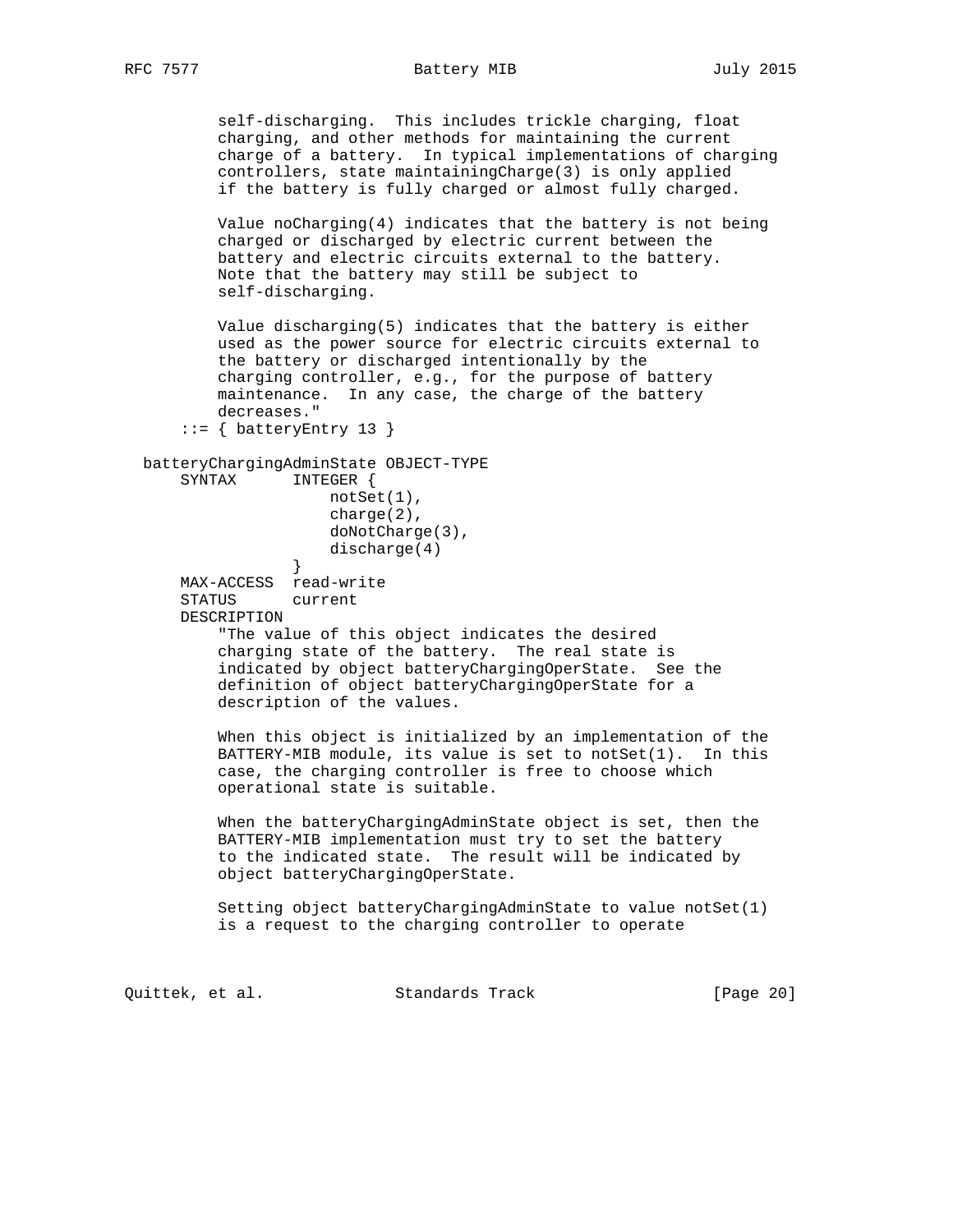autonomously and choose the operational state that is suitable.

 Setting object batteryChargingAdminState to value charge(2) is a request to enter the operational state charging(2) until the battery is fully charged. When the battery is fully charged, or if the battery was already fully charged or almost fully charged at the time of the request, the operational state will change to maintainingCharge(3) if the charging controller and the battery support the functionality of maintaining the charge, or it will change to noCharging( $4$ ) otherwise.

 Setting object batteryChargingAdminState to value doNotCharge(3) is a request for entering operational state noCharging(4).

 Setting object batteryChargingAdminState to value discharge(4) is a request for entering operational state discharging(5). Discharging can be accomplished by ordinary use, applying a dedicated load, or any other means. An example for applying this state is battery maintenance. If the battery is empty or almost empty, the operational state will change to noCharging(4). The charging controller will decide which charge condition will be considered empty dependent on the battery technology used. This is done to avoid damage on the battery due to deep discharge.

 Due to operational conditions and limitations of the implementation of the BATTERY-MIB module, changing the battery status according to a set value of object batteryChargingAdminState may not be possible. Setting the value of object batteryChargingAdminState may result in not changing the state of the battery to this value or even in setting the charging state to another value than the requested one. For example, the charging controller might at any time decide to enter state discharging(5), if there is an operational need to use the battery for supplying power."

 $::=$  { batteryEntry 14 }

 batteryActualCharge OBJECT-TYPE SYNTAX Unsigned32 UNITS "milliampere hours" MAX-ACCESS read-only STATUS current

Quittek, et al. Standards Track [Page 21]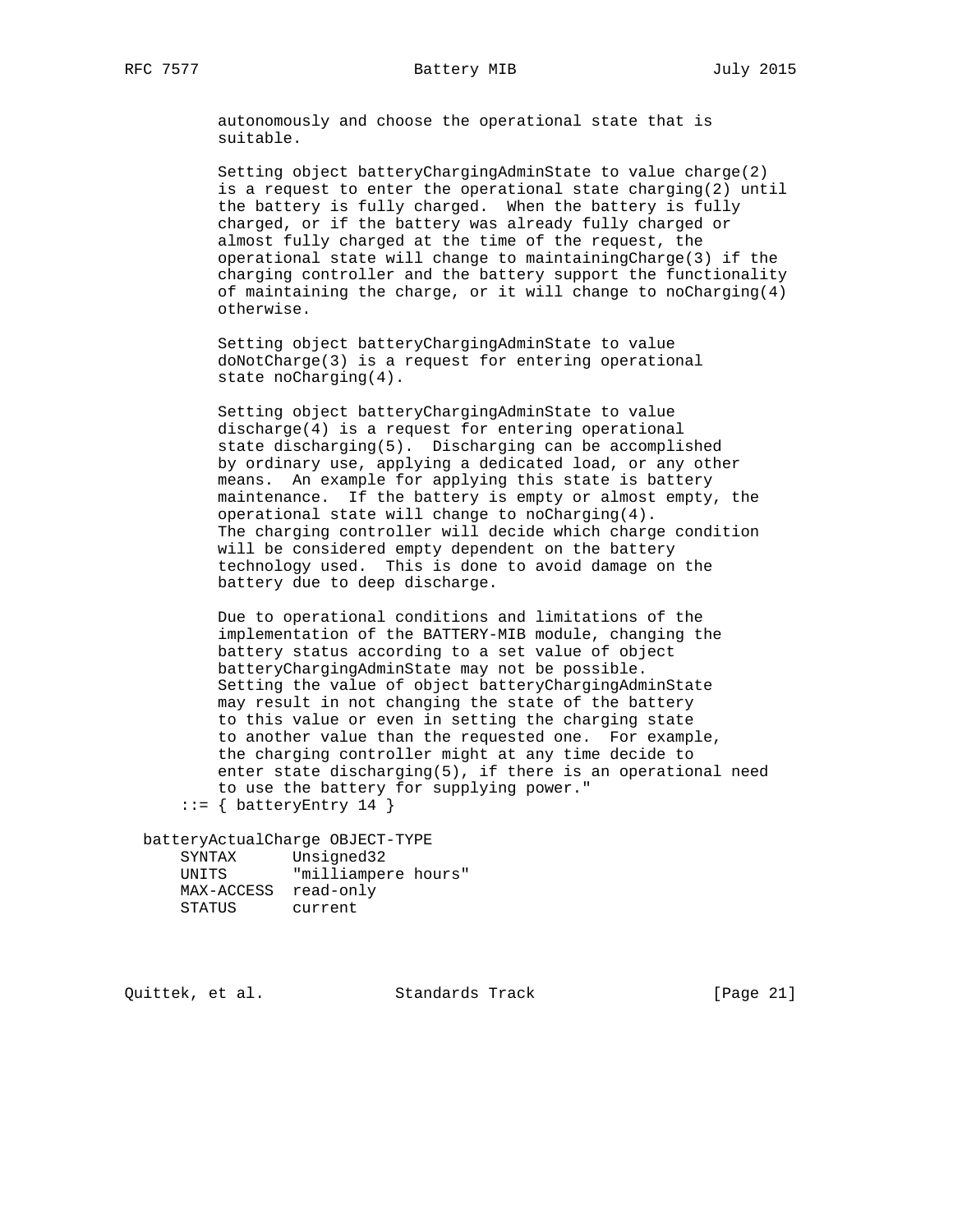DESCRIPTION "This object provides the actual charge of the battery in units of mAh. Note that the actual charge needs to be measured and is typically an estimate based on observed discharging and charging cycles of the battery. A value of 'ffffffff'H indicates that the actual charge cannot be determined." ::= { batteryEntry 15 } batteryActualVoltage OBJECT-TYPE SYNTAX Unsigned32 UNITS "millivolt" MAX-ACCESS read-only STATUS current DESCRIPTION "This object provides the actual voltage of the battery in units of mV. A value of 'ffffffff'H indicates that the actual voltage cannot be determined."  $::=$  { batteryEntry 16 } batteryActualCurrent OBJECT-TYPE SYNTAX Integer32 UNITS "milliampere" MAX-ACCESS read-only STATUS current DESCRIPTION "This object provides the actual charging or discharging current of the battery in units of mA. The charging current is represented by positive values, and the discharging current is represented by negative values. A value of '7fffffff'H indicates that the actual current cannot be determined."  $::=$  { batteryEntry 17 } batteryTemperature OBJECT-TYPE SYNTAX Integer32 UNITS "deci-degrees Celsius" MAX-ACCESS read-only STATUS current DESCRIPTION "The ambient temperature at or within close proximity of the battery.

Quittek, et al. Standards Track [Page 22]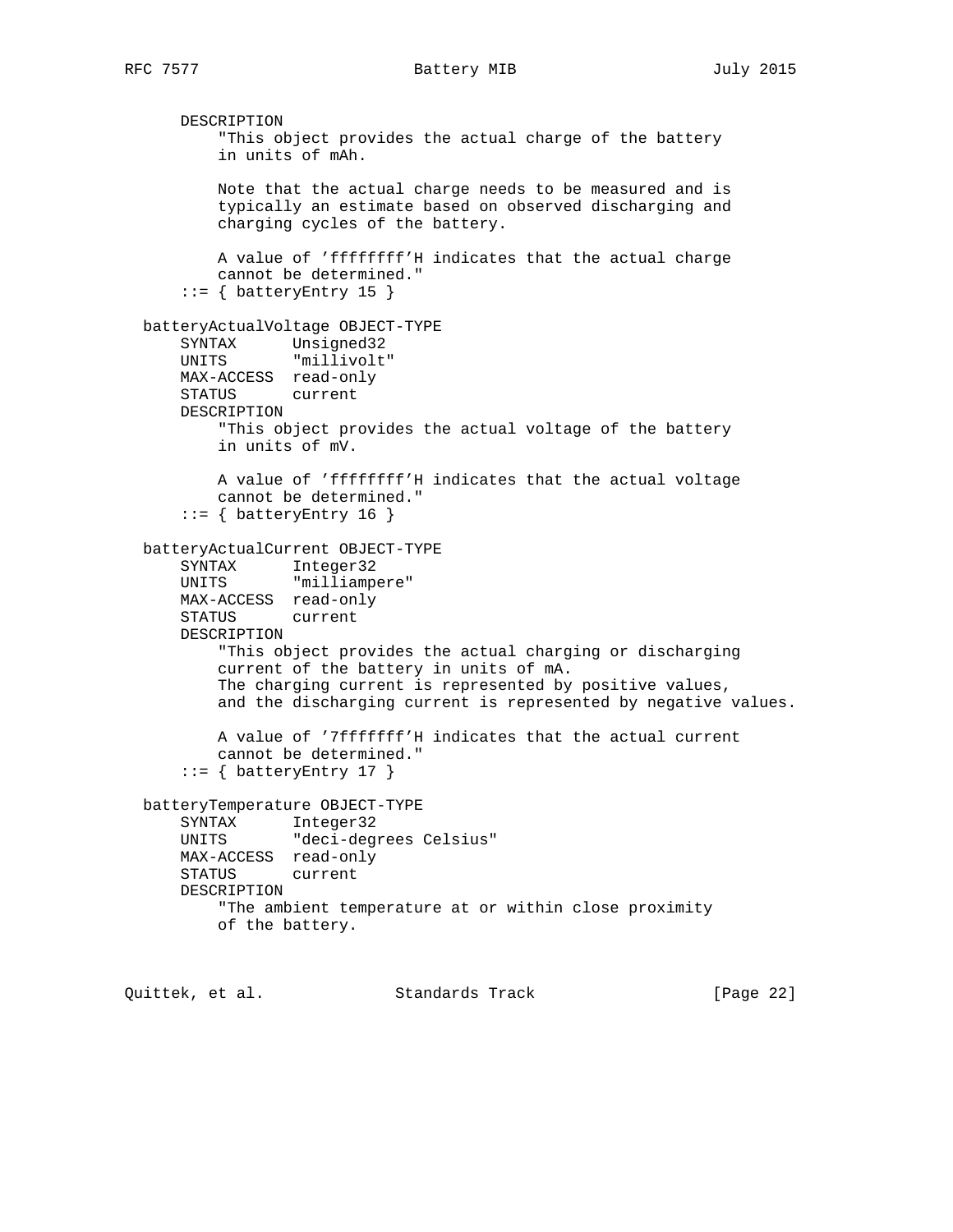A value of '7fffffff'H indicates that the temperature cannot be determined."  $::=$  { batteryEntry 18 } batteryAlarmLowCharge OBJECT-TYPE SYNTAX Unsigned32 UNITS "milliampere hours" MAX-ACCESS read-write STATUS current DESCRIPTION "This object provides the lower-threshold value for object batteryActualCharge. If the value of object batteryActualCharge falls below this threshold, a low-battery alarm will be raised. The alarm procedure may include generating a batteryLowNotification. This object should be set to a value such that when the batteryLowNotification is generated, the battery is still sufficiently charged to keep the device(s) that it powers operational for a time long enough to take actions before the powered device(s) enters a 'sleep' or 'off' state. A value of 0 indicates that no alarm will be raised for any value of object batteryActualVoltage." ::= { batteryEntry 19 } batteryAlarmLowVoltage OBJECT-TYPE SYNTAX Unsigned32 UNITS "millivolt" MAX-ACCESS read-write STATUS current DESCRIPTION "This object provides the lower-threshold value for object batteryActualVoltage. If the value of object batteryActualVoltage falls below this threshold, a low-battery alarm will be raised. The alarm procedure may include generating a batteryLowNotification. This object should be set to a value such that when the batteryLowNotification is generated, the battery is still sufficiently charged to keep the device(s) that it powers operational for a time long enough to take actions before the powered device(s) enters a 'sleep' or 'off' state. A value of 0 indicates that no alarm will be raised for any value of object batteryActualVoltage."  $::=$  { batteryEntry 20 }

Quittek, et al. Standards Track [Page 23]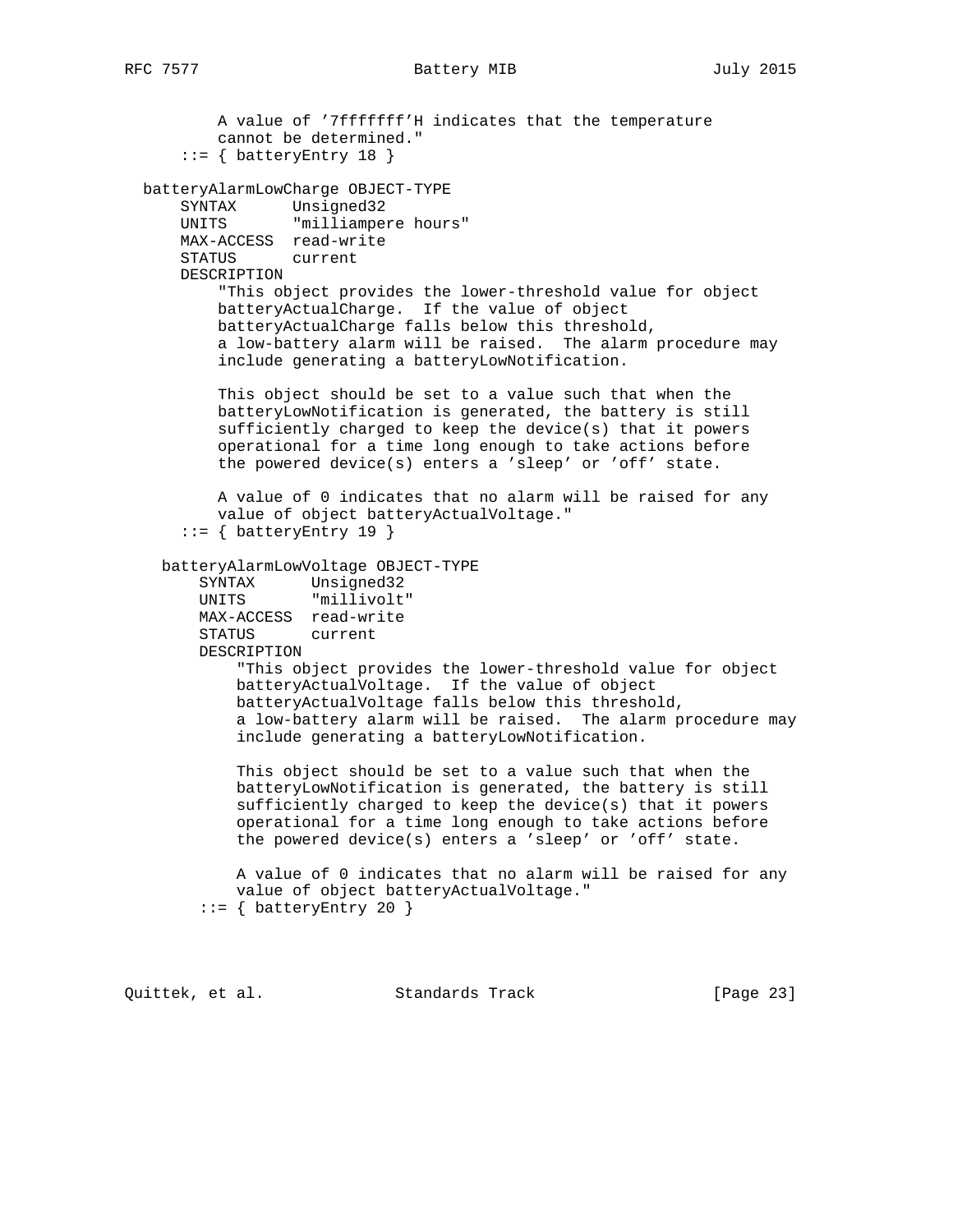batteryAlarmLowCapacity OBJECT-TYPE SYNTAX Unsigned32 UNITS "milliampere hours" MAX-ACCESS read-write STATUS current DESCRIPTION "This object provides the lower-threshold value for object batteryActualCapacity. If the value of object batteryActualCapacity falls below this threshold, a battery aging alarm will be raised. The alarm procedure may include generating a batteryAgingNotification. A value of 0 indicates that no alarm will be raised for any value of object batteryActualCapacity."  $::=$  { batteryEntry 21 } batteryAlarmHighCycleCount OBJECT-TYPE SYNTAX Unsigned32 MAX-ACCESS read-write STATUS current DESCRIPTION "This object provides the upper-threshold value for object batteryChargingCycleCount. If the value of object batteryChargingCycleCount rises above this threshold, a battery aging alarm will be raised. The alarm procedure may include generating a batteryAgingNotification. A value of 0 indicates that no alarm will be raised for any value of object batteryChargingCycleCount."  $::=$  { batteryEntry 22 } batteryAlarmHighTemperature OBJECT-TYPE SYNTAX Integer32 UNITS "deci-degrees Celsius" MAX-ACCESS read-write STATUS current DESCRIPTION "This object provides the upper-threshold value for object batteryTemperature. If the value of object batteryTemperature rises above this threshold, a battery high temperature alarm will be raised. The alarm procedure may include generating a batteryTemperatureNotification. A value of '7fffffff'H indicates that no alarm will be raised for any value of object batteryTemperature."  $::=$  { batteryEntry 23 }

Quittek, et al. Standards Track [Page 24]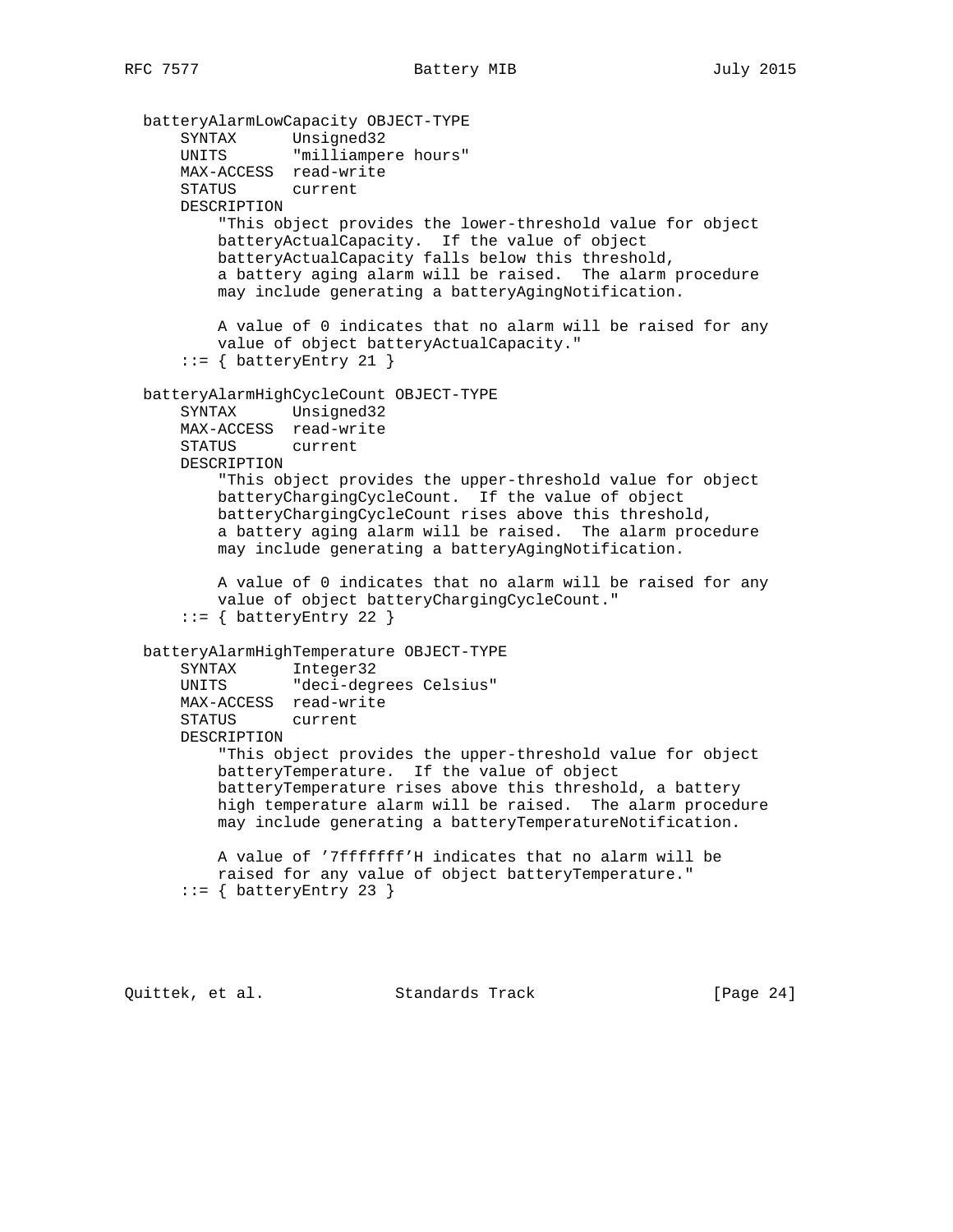batteryAlarmLowTemperature OBJECT-TYPE SYNTAX Integer32 UNITS "deci-degrees Celsius" MAX-ACCESS read-write STATUS current DESCRIPTION "This object provides the lower-threshold value for object batteryTemperature. If the value of object batteryTemperature falls below this threshold, a battery low temperature alarm will be raised. The alarm procedure may include generating a batteryTemperatureNotification. A value of '7fffffff'H indicates that no alarm will be raised for any value of object batteryTemperature."  $::=$  { batteryEntry 24 } batteryCellIdentifier OBJECT-TYPE SYNTAX SnmpAdminString MAX-ACCESS read-only STATUS current DESCRIPTION "The value of this object identifies one or more cells of a battery. The format of the cell identifier may vary between different implementations. It should uniquely identify one or more cells of the indexed battery. This object can be used for batteries, such as lithium polymer batteries for which battery controllers monitor cells individually. This object is used by notifications of types batteryLowNotification, batteryTemperatureNotification, batteryCriticalNotification, and batteryAgingNotification. These notifications can use the value of this object to indicate the event that triggered the generation of the notification in more detail by specifying a single cell or a set of cells within the battery that is specifically addressed by the notification. An example use case for this object is a single cell in a battery that exceeds the temperature indicated by object batteryAlarmHighTemperature. In such a case, a batteryTemperatureNotification can be generated that not only indicates the battery for which the temperature limit has been exceeded but also the particular cell. The initial value of this object is the empty string. The value of this object is set each time a

Quittek, et al. Standards Track [Page 25]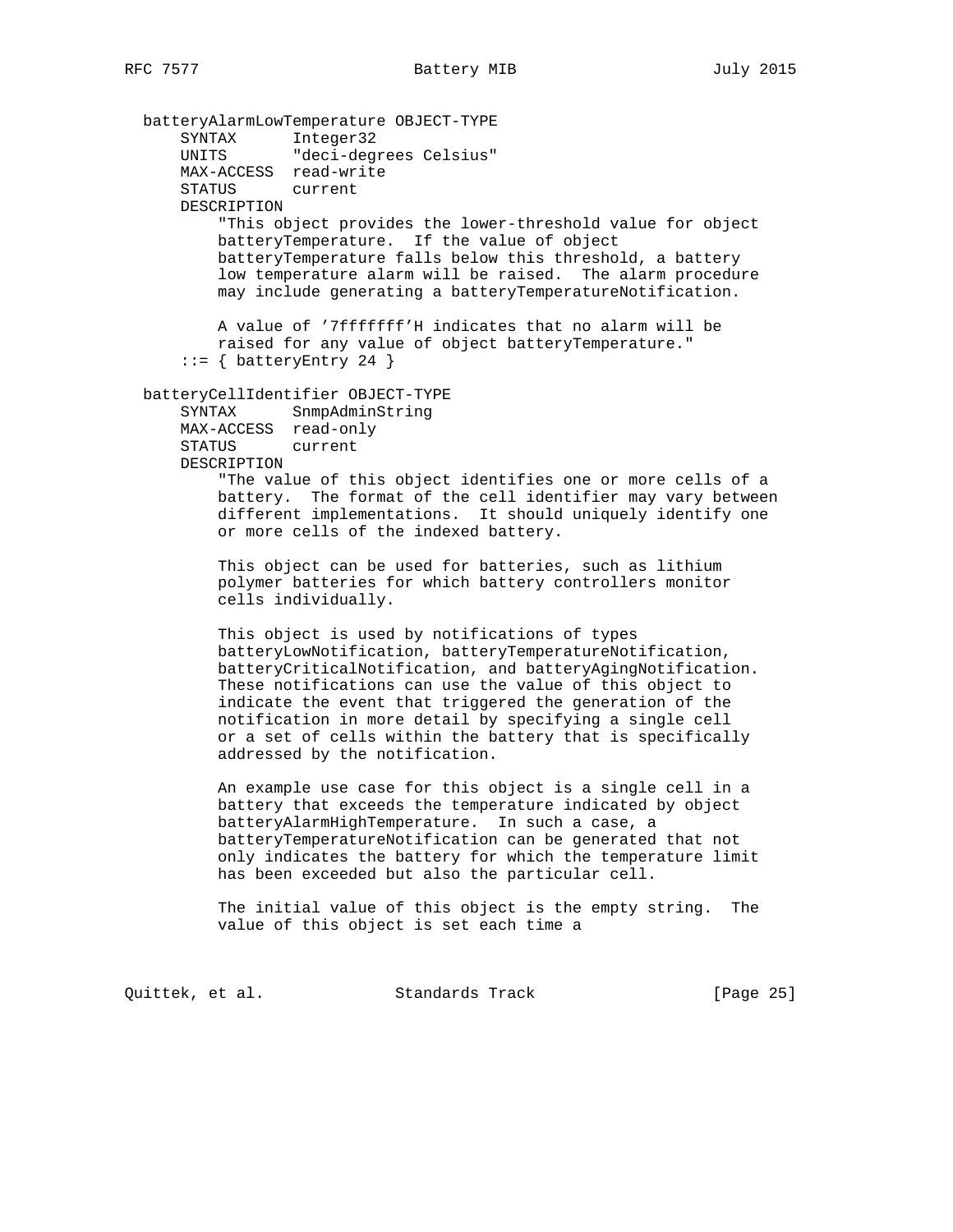batteryLowNotification, batteryTemperatureNotification, batteryCriticalNotification, or batteryAgingNotification is generated. When a notification is generated that does not indicate a specific cell or set of cells, the value of this object is set to the empty string."  $::=$  { batteryEntry 25 } --================================================================== -- 2. Notifications --================================================================== batteryChargingStateNotification NOTIFICATION-TYPE OBJECTS { batteryChargingOperState } STATUS current DESCRIPTION "This notification can be generated when a charging state of the battery (indicated by the value of object batteryChargingOperState) is triggered by an event other than a write action to object batteryChargingAdminState. Such an event may, for example, be triggered by a local battery controller." ::= { batteryNotifications 1 } batteryLowNotification NOTIFICATION-TYPE OBJECTS { batteryActualCharge, batteryActualVoltage, batteryCellIdentifier } STATUS current DESCRIPTION "This notification can be generated when the current charge (batteryActualCharge) or the current voltage (batteryActualVoltage) of the battery falls below a threshold defined by object batteryAlarmLowCharge or object batteryAlarmLowVoltage, respectively. Note that, typically, this notification is generated in a state where the battery is still sufficiently charged to keep the device(s) that it powers operational for some time. If the charging state of the battery has become critical, i.e., the device(s) powered by the battery must go to a 'sleep' or 'off' state, then the batteryCriticalNotification should be used instead.

Quittek, et al. Standards Track [Page 26]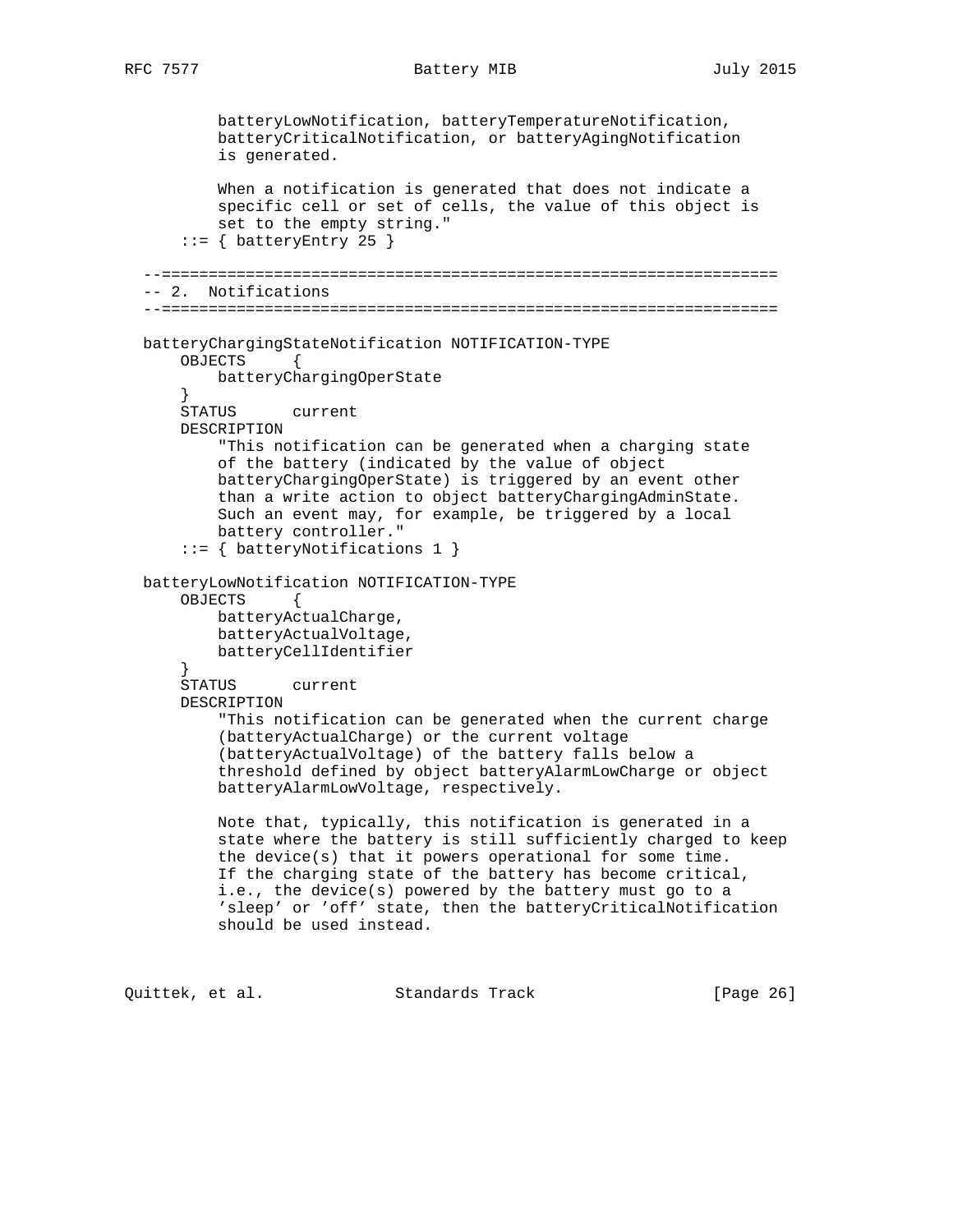If the low charge or voltage has been detected for a single cell or a set of cells of the battery and not for the entire battery, then object batteryCellIdentifier should be set to a value that identifies the cell or set of cells. Otherwise, the value of object batteryCellIdentifier should be set to the empty string when this notification is generated.

 The notification should not be sent again for the same battery or cell before either (a) the current voltage or the current charge, respectively, has become higher than the corresponding threshold through charging or (b) an indication of a maintenance action has been detected, such as a battery disconnection event or a reinitialization of the battery monitoring system.

 This notification should not be sent when the battery is in a charging mode, i.e., the value of object batteryChargingOperState is charging(2)."

```
 ::= { batteryNotifications 2 }
```

```
 batteryCriticalNotification NOTIFICATION-TYPE
    OBJECTS {
```
 batteryActualCharge, batteryActualVoltage, batteryCellIdentifier

}

 STATUS current DESCRIPTION

> "This notification can be generated when the current charge of the battery falls so low that it cannot provide a sufficient power supply function for regular operation of the powered device(s). The battery needs to be charged before it can be used for regular power supply again. The battery may still provide sufficient power for a 'sleep' mode of a powered device(s) or for a transition into an 'off' mode.

 If the critical state is caused by a single cell or a set of cells of the battery, then object batteryCellIdentifier should be set to a value that identifies the cell or set of cells. Otherwise, the value of object batteryCellIdentifier should be set to the empty string when this notification is generated.

 The notification should not be sent again for the same battery before either the battery charge has increased through charging to a non-critical value or an indication

Quittek, et al. Standards Track [Page 27]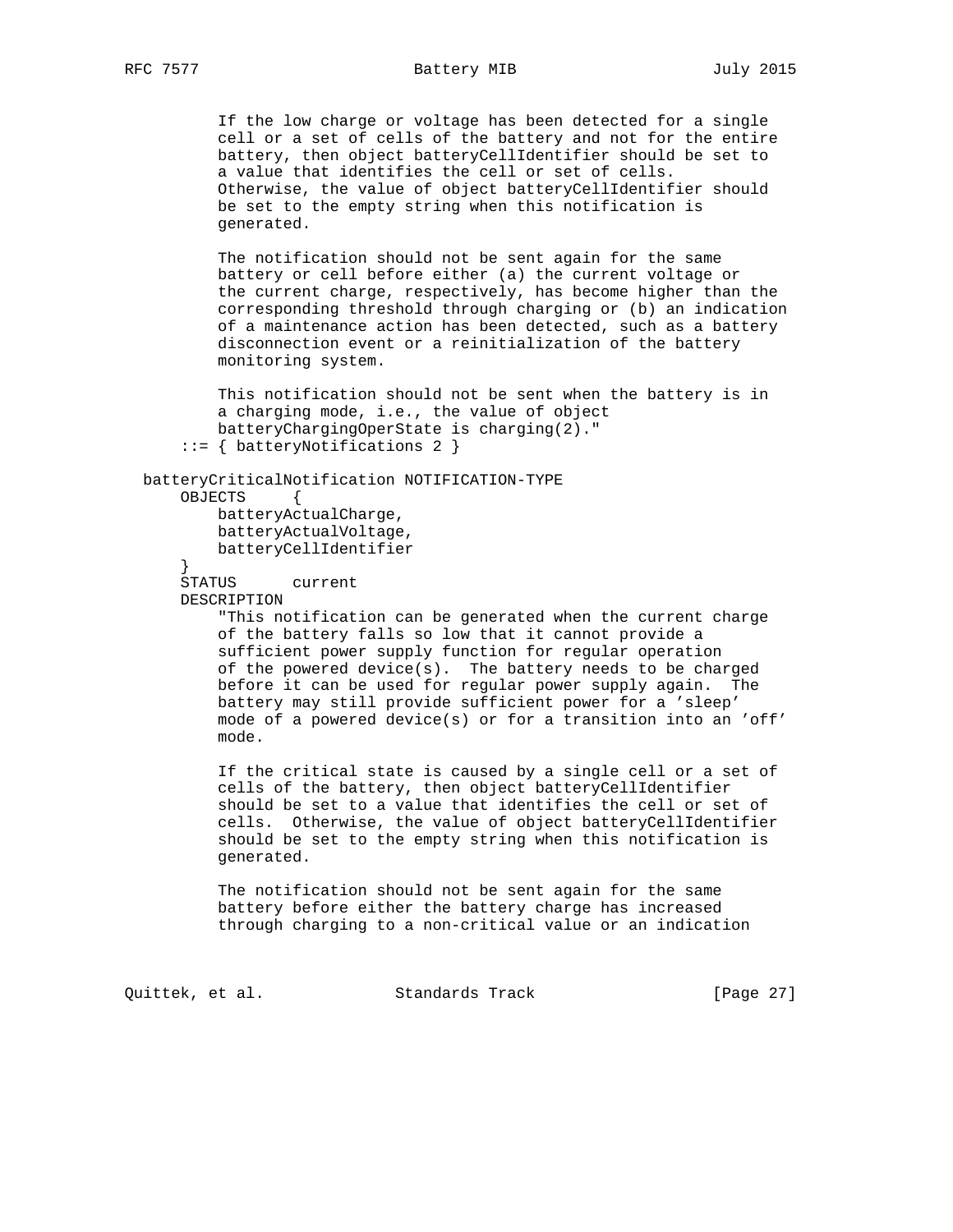of a maintenance action has been detected, such as a battery disconnection event or a reinitialization of the battery monitoring system.

 This notification should not be sent when the battery is in a charging mode, i.e., the value of object batteryChargingOperState is charging(2)." ::= { batteryNotifications 3 } batteryTemperatureNotification NOTIFICATION-TYPE OBJECTS { batteryTemperature, batteryCellIdentifier } STATUS current DESCRIPTION "This notification can be generated when the measured temperature (batteryTemperature) rises above the threshold defined by object batteryAlarmHighTemperature or falls below the threshold defined by object batteryAlarmLowTemperature. If the low or high temperature has been detected for a single cell or a set of cells of the battery and not for the entire battery, then object batteryCellIdentifier should be set to a value that identifies the cell or set of cells. Otherwise, the value of object batteryCellIdentifier should be set to the empty string when this notification is generated. It may occur that the temperature alternates between values slightly below and slightly above a threshold. For limiting the notification rate in such a case, this notification should not be sent again for the same battery or cell, respectively, within a time interval of 10 minutes. An exception to the rate limitations occurs immediately after the reinitialization of the battery monitoring system. At this point in time, if the battery temperature is above

 the threshold defined by object batteryAlarmHighTemperature or below the threshold defined by object batteryAlarmLowTemperature, respectively, then this notification should be sent, independent of the time at which previous notifications for the same battery or cell, respectively, had been sent."

::= { batteryNotifications 4 }

Quittek, et al. Standards Track [Page 28]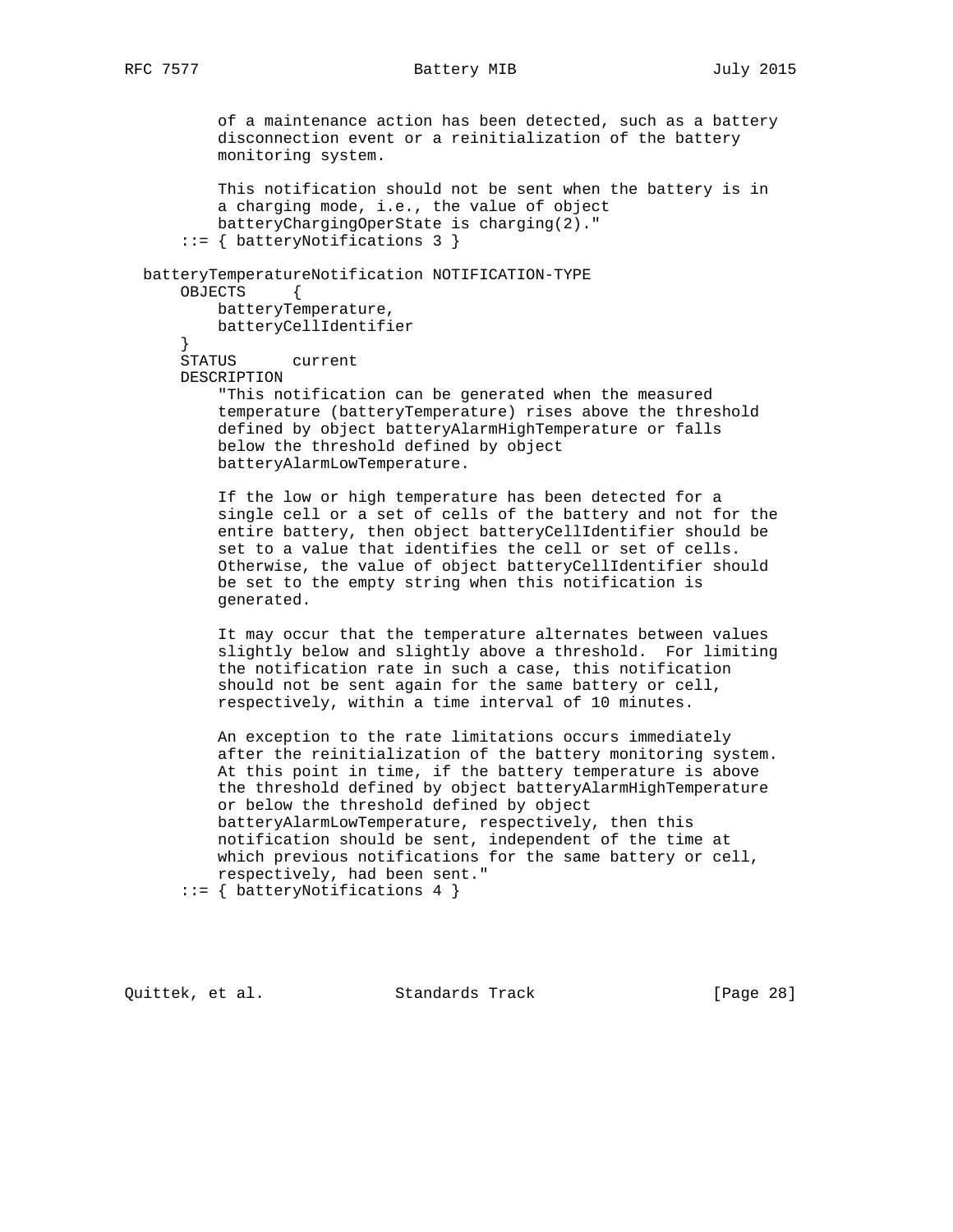batteryAgingNotification NOTIFICATION-TYPE OBJECTS { batteryActualCapacity, batteryChargingCycleCount, batteryCellIdentifier } STATUS current DESCRIPTION "This notification can be generated when the actual capacity (batteryActualCapacity) falls below a threshold defined by object batteryAlarmLowCapacity or when the charging cycle count of the battery (batteryChargingCycleCount) exceeds the threshold defined by object batteryAlarmHighCycleCount. If the aging has been detected for a single cell or a set of cells of the battery and not for the entire battery, then object batteryCellIdentifier should be set to a value that identifies the cell or set of cells. Otherwise, the value of object batteryCellIdentifier should be set to the empty string when this notification is generated. This notification should not be sent again for the same battery or cell, respectively, before an indication of a maintenance action has been detected, such as a battery disconnection event or a reinitialization of the battery monitoring system." ::= { batteryNotifications 5 } batteryConnectedNotification NOTIFICATION-TYPE OBJECTS { batteryIdentifier } STATUS current DESCRIPTION "This notification can be generated when it has been detected that a battery has been connected. The battery can be identified by the value of object batteryIdentifier as well as by the value of index entPhysicalIndex that is contained in the OID of object batteryIdentifier." ::= { batteryNotifications 6 } batteryDisconnectedNotification NOTIFICATION-TYPE STATUS current DESCRIPTION "This notification can be generated when it has been detected that one or more batteries have been disconnected." ::= { batteryNotifications 7 }

Quittek, et al. Standards Track [Page 29]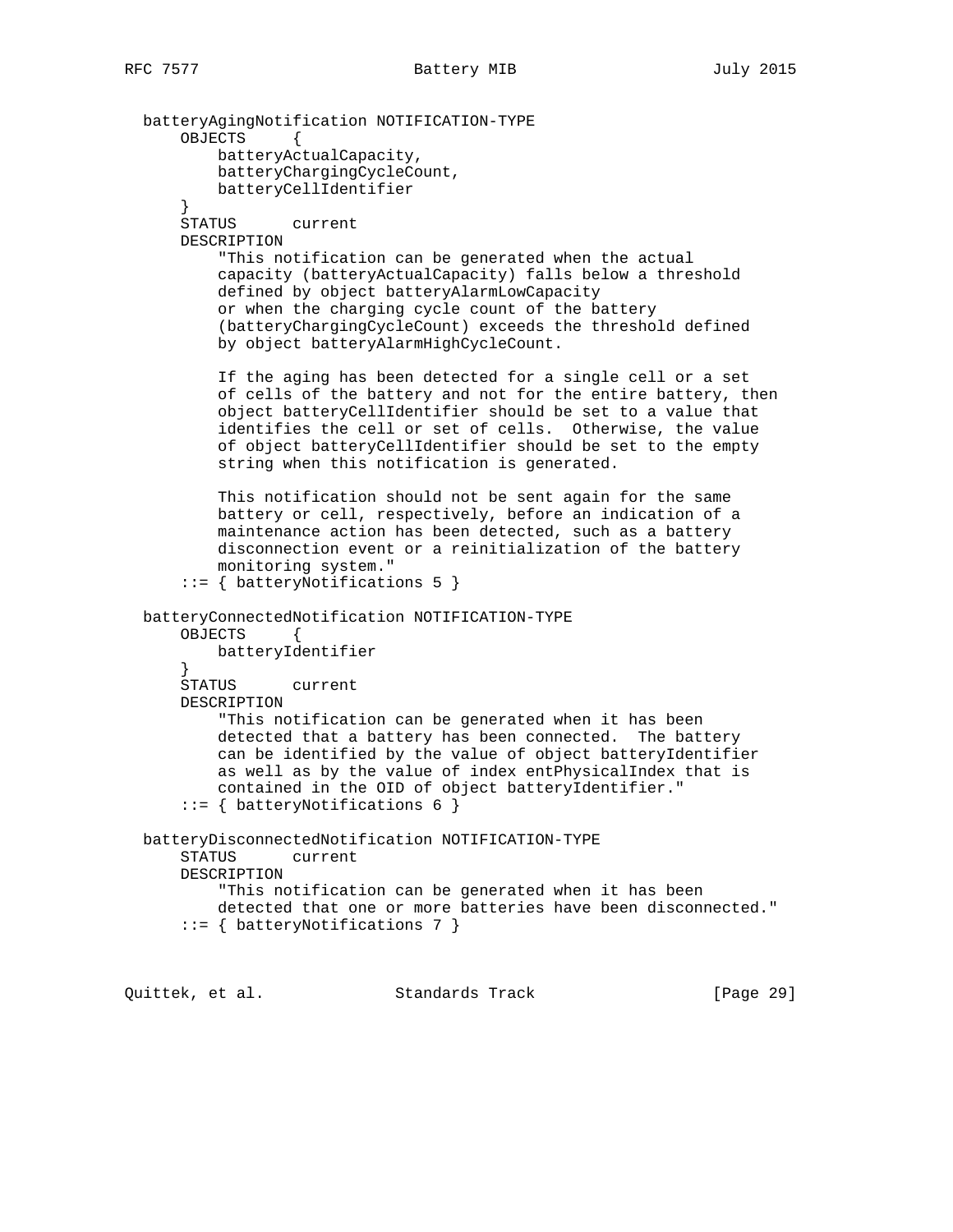--================================================================== -- 3. Conformance Information --================================================================== batteryCompliances OBJECT IDENTIFIER ::= { batteryConformance 1 } batteryGroups OBJECT IDENTIFIER  $::=$  { batteryConformance 2 } -------------------------------------------------------------------- -- 3.1. Compliance Statements ------------------------------------------------------------------- batteryCompliance MODULE-COMPLIANCE STATUS current DESCRIPTION "The compliance statement for implementations of the BATTERY-MIB module. A compliant implementation MUST implement the objects defined in the mandatory groups batteryDescriptionGroup and batteryStatusGroup. Note that this compliance statement requires compliance with the entity4CRCompliance MODULE-COMPLIANCE statement of the ENTITY-MIB (RFC 6933)." MODULE -- this module MANDATORY-GROUPS { batteryDescriptionGroup, batteryStatusGroup<br>} } GROUP batteryAlarmThresholdsGroup DESCRIPTION "A compliant implementation does not have to implement the batteryAlarmThresholdsGroup." GROUP batteryNotificationsGroup DESCRIPTION "A compliant implementation does not have to implement the batteryNotificationsGroup." GROUP batteryPerCellNotificationsGroup DESCRIPTION "A compliant implementation does not have to implement the batteryPerCellNotificationsGroup." GROUP batteryAdminGroup DESCRIPTION

Quittek, et al. Standards Track [Page 30]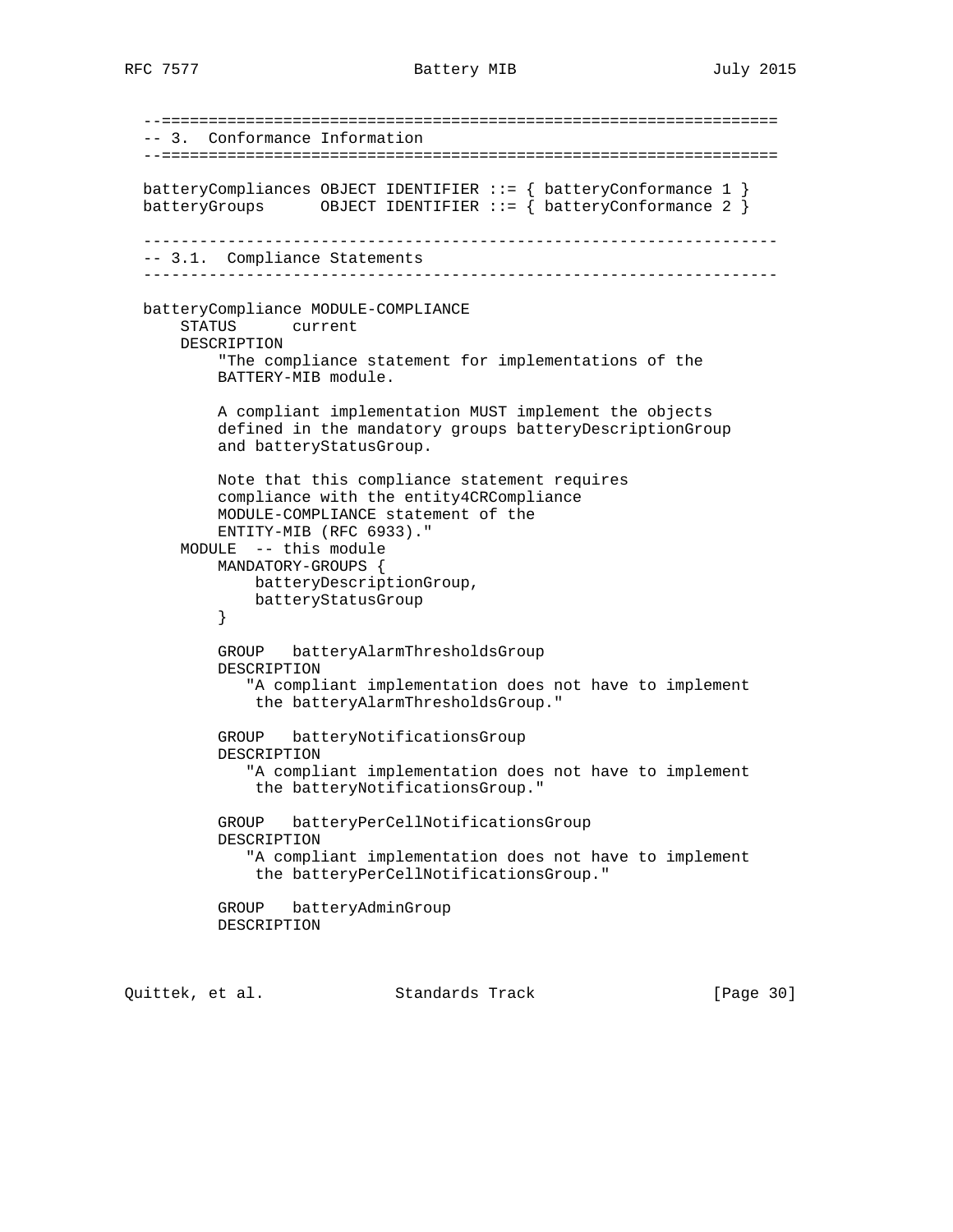```
 "A compliant implementation does not have to implement
             the batteryAdminGroup."
         OBJECT batteryAlarmLowCharge
         MIN-ACCESS read-only
         DESCRIPTION
             "A compliant implementation is not required
             to support set operations on this object."
         OBJECT batteryAlarmLowVoltage
         MIN-ACCESS read-only
         DESCRIPTION
             "A compliant implementation is not required
             to support set operations on this object."
         OBJECT batteryAlarmLowCapacity
         MIN-ACCESS read-only
         DESCRIPTION
             "A compliant implementation is not required
             to support set operations on this object."
         OBJECT batteryAlarmHighCycleCount
         MIN-ACCESS read-only
         DESCRIPTION
             "A compliant implementation is not required
             to support set operations on this object."
         OBJECT batteryAlarmHighTemperature
         MIN-ACCESS read-only
         DESCRIPTION
             "A compliant implementation is not required
             to support set operations on this object."
         OBJECT batteryAlarmLowTemperature
         MIN-ACCESS read-only
         DESCRIPTION
             "A compliant implementation is not required
             to support set operations on this object."
     ::= { batteryCompliances 1 }
                      --------------------------------------------------------------------
 -- 3.2. MIB Grouping
 --------------------------------------------------------------------
 batteryDescriptionGroup OBJECT-GROUP
     OBJECTS {
        batteryIdentifier,
```

| Quittek, et al. | Standards Track | [Page 31] |
|-----------------|-----------------|-----------|
|-----------------|-----------------|-----------|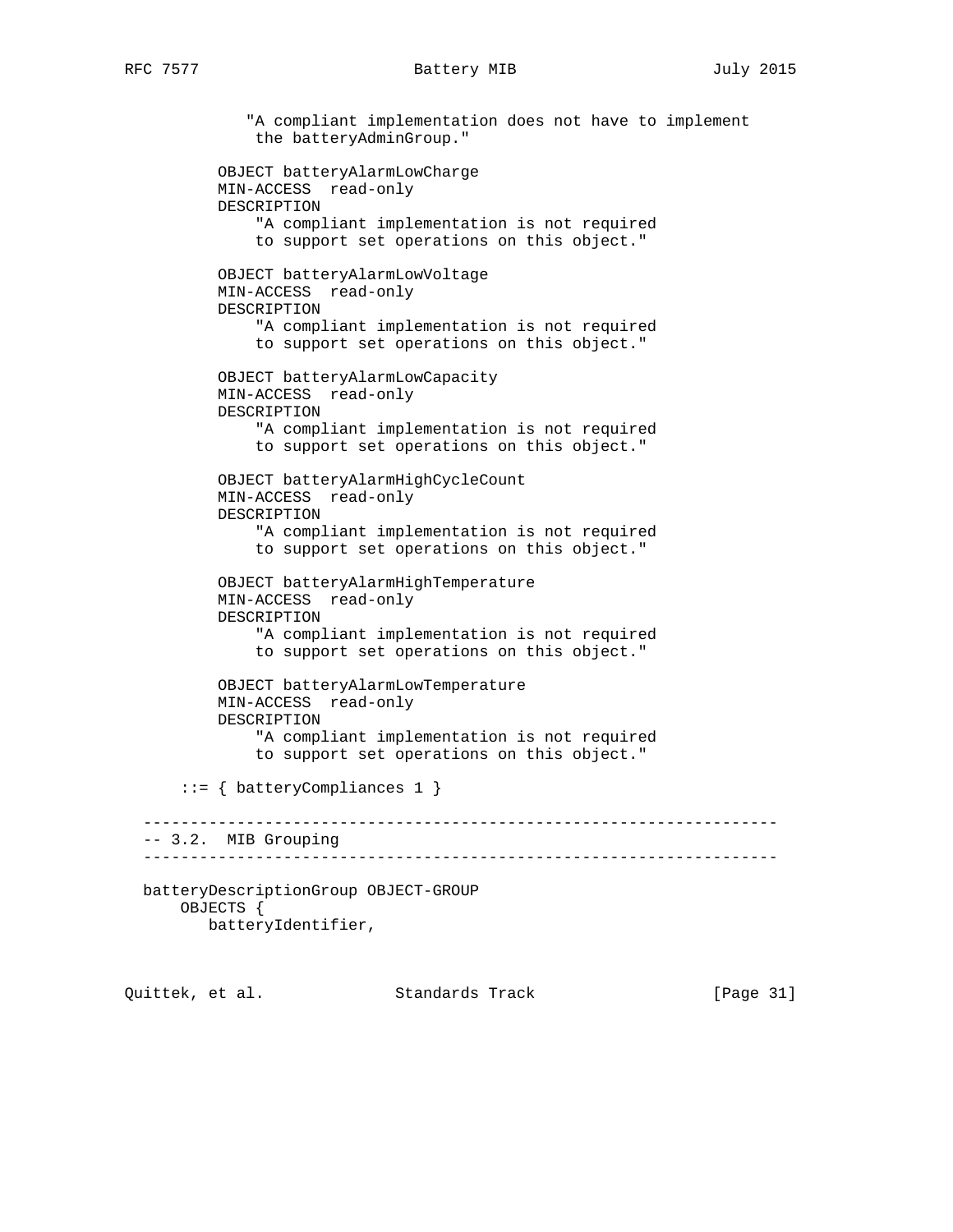```
 batteryFirmwareVersion,
          batteryType,
         batteryTechnology,
         batteryDesignVoltage,
         batteryNumberOfCells,
         batteryDesignCapacity,
         batteryMaxChargingCurrent,
         batteryTrickleChargingCurrent
       }
       STATUS current
       DESCRIPTION
          "A compliant implementation MUST implement the objects
         contained in this group."
       ::= { batteryGroups 1 }
   batteryStatusGroup OBJECT-GROUP
       OBJECTS {
         batteryActualCapacity,
         batteryChargingCycleCount,
         batteryLastChargingCycleTime,
         batteryChargingOperState,
         batteryActualCharge,
         batteryActualVoltage,
         batteryActualCurrent,
         batteryTemperature
       }
       STATUS current
       DESCRIPTION
          "A compliant implementation MUST implement the objects
          contained in this group."
       ::= { batteryGroups 2 }
   batteryAdminGroup OBJECT-GROUP
       OBJECTS {
         batteryChargingAdminState
       }
       STATUS current
       DESCRIPTION
          "A compliant implementation does not have to implement the
         object contained in this group."
       ::= { batteryGroups 3 }
   batteryAlarmThresholdsGroup OBJECT-GROUP
       OBJECTS {
         batteryAlarmLowCharge,
         batteryAlarmLowVoltage,
         batteryAlarmLowCapacity,
         batteryAlarmHighCycleCount,
Quittek, et al. Standards Track [Page 32]
```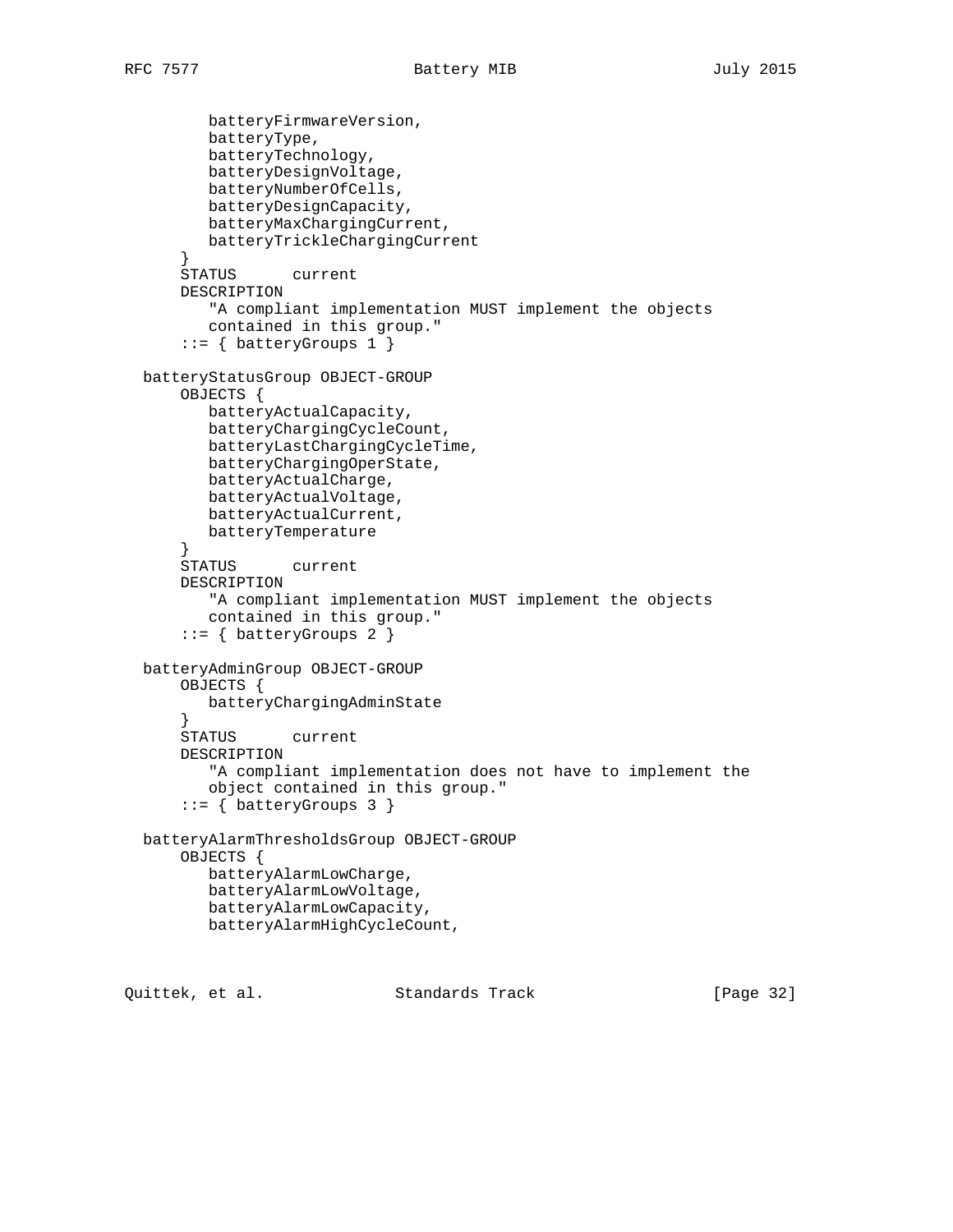batteryAlarmHighTemperature, batteryAlarmLowTemperature } STATUS current DESCRIPTION "A compliant implementation does not have to implement the objects contained in this group." ::= { batteryGroups 4 } batteryNotificationsGroup NOTIFICATION-GROUP NOTIFICATIONS { batteryChargingStateNotification, batteryLowNotification, batteryCriticalNotification, batteryAgingNotification, batteryTemperatureNotification, batteryConnectedNotification, batteryDisconnectedNotification } STATUS current DESCRIPTION "A compliant implementation does not have to implement the notifications contained in this group."  $::=$  { batteryGroups 5 } batteryPerCellNotificationsGroup OBJECT-GROUP OBJECTS { batteryCellIdentifier } STATUS current DESCRIPTION "A compliant implementation does not have to implement the object contained in this group."  $::=$  { batteryGroups 6 } END

5. Security Considerations

 There are a number of management objects defined in this MIB module with a MAX-ACCESS clause of read-write. Such objects may be considered sensitive or vulnerable in some network environments. The support for SET operations in a non-secure environment without proper protection opens devices to attack. These are the tables and objects and their sensitivity/vulnerability:

 o batteryChargingAdminState: Setting the battery charging state can be beneficial for an operator for various reasons such as charging batteries when the

Quittek, et al. Standards Track [Page 33]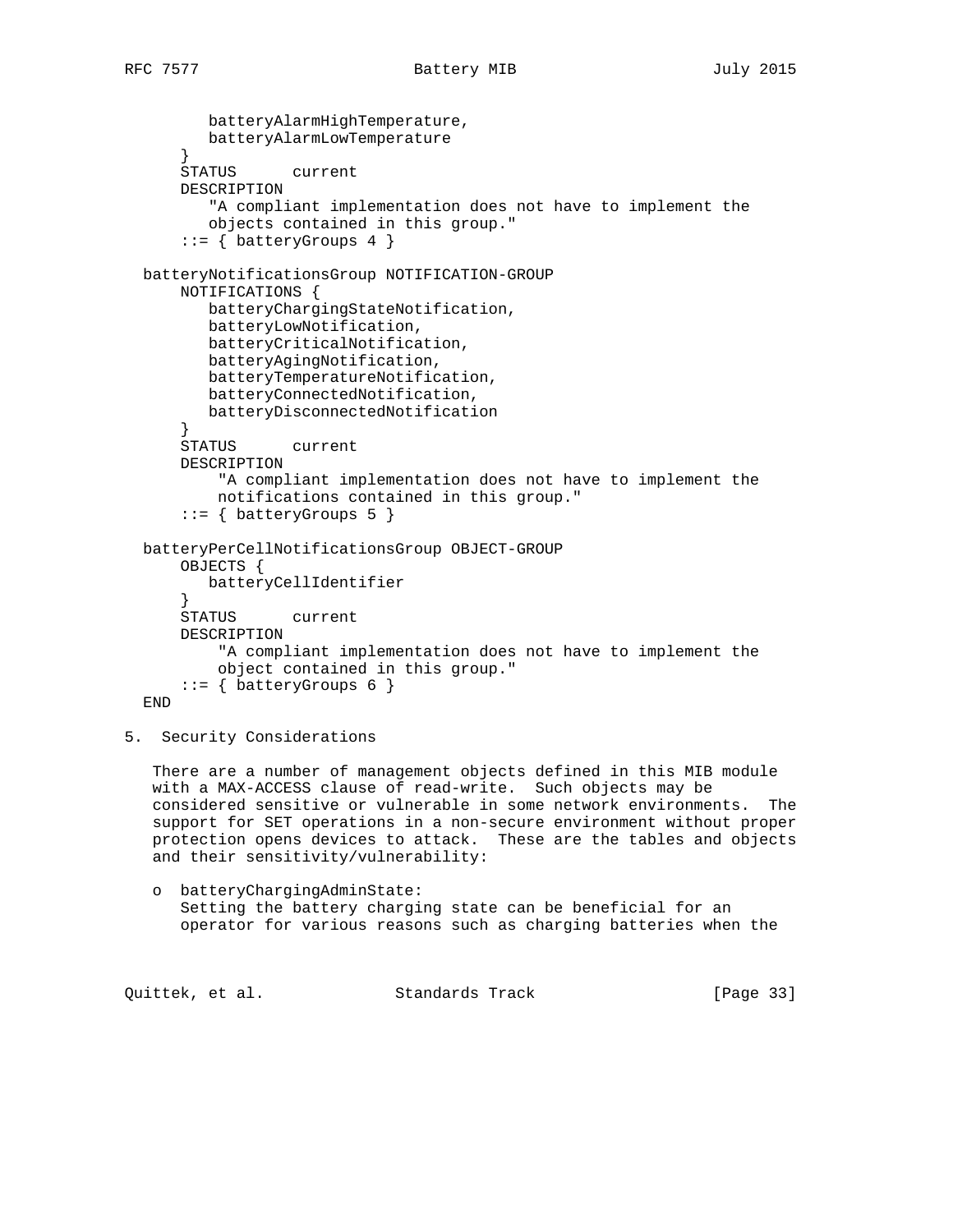price of electricity is low. However, setting the charging state can be used by an attacker to discharge batteries of devices and thereby switching these devices off if they are powered solely by batteries. In particular, if the batteryAlarmLowCharge and batteryAlarmLowVoltage can also be set, this attack will go unnoticed (i.e., no notifications are sent).

- o batteryAlarmLowCharge and batteryAlarmLowVoltage: These objects set the threshold for an alarm to be raised when the battery charge or voltage falls below the corresponding one of them. An attacker setting one of these alarm values can switch off the alarm by setting it to the 'off' value 0, or it can modify the alarm behavior by setting it to any other value. The result may be loss of data if the battery runs empty without warning to a recipient expecting such a notification.
- o batteryAlarmLowCapacity and batteryAlarmHighCycleCount: These objects set the threshold for an alarm to be raised when the battery becomes older and less performant than required for stable operation. An attacker setting this alarm value can switch off the alarm by setting it to the 'off' value 0 or modify the alarm behavior by setting it to any other value. This may lead to either a costly replacement of a working battery or use of batteries that are too old or too weak. The consequence of the latter could be that, e.g., a battery cannot provide power long enough between two scheduled charging actions causing the powered device to shut down and potentially lose data.
- o batteryAlarmHighTemperature and batteryAlarmLowTemperature: These objects set thresholds for an alarm to be raised when the battery rises above / falls below them. An attacker setting one of these alarm values can switch off these alarms by setting them to the 'off' value '7fffffff'H, or it can modify the alarm behavior by setting them to any other value. The result may be, e.g., an unnecessary shutdown of a device if batteryAlarmHighTemperature is set too low, there is damage to the device by temperatures that are too high if switched off or set to values that are too high, or there is damage to the battery when, e.g., it is being charged. Batteries can also be damaged, e.g., in an attempt to charge them at temperatures that are too low.

 Some of the readable objects in this MIB module (i.e., objects with a MAX-ACCESS other than not-accessible) may be considered sensitive or vulnerable in some network environments. It is thus important to control even GET and/or NOTIFY access to these objects and possibly to even encrypt the values of these objects when sending them over the network via SNMP. These are the tables and objects and their sensitivity/vulnerability:

Quittek, et al. Standards Track [Page 34]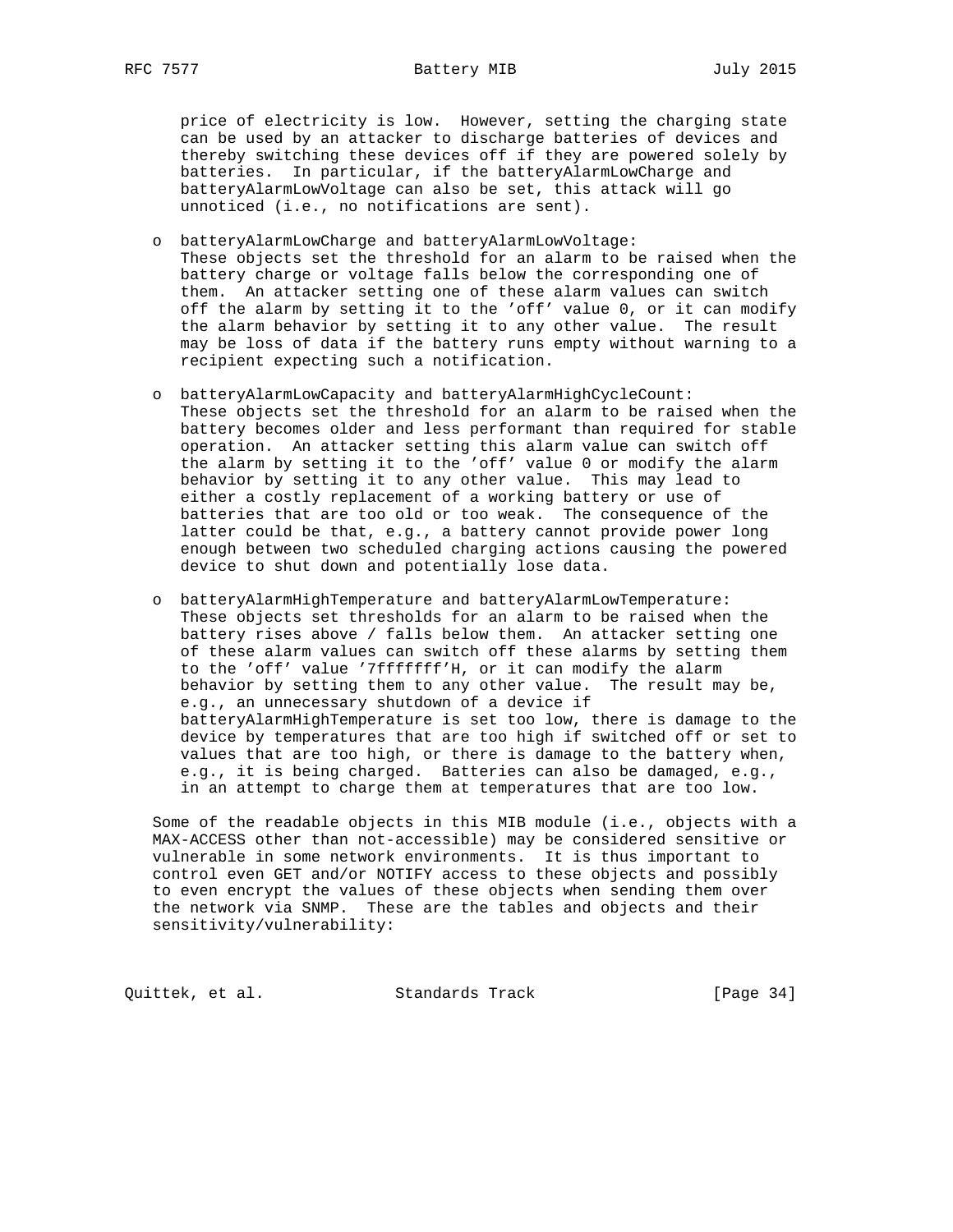All potentially sensible or vulnerable objects of this MIB module are in the batteryTable. In general, there are no serious operational vulnerabilities foreseen in case of an unauthorized read access to this table. However, corporate confidentiality issues need to be considered. The following information or parts of it might be a trade secret:

- o the number of batteries installed in a managed node (batteryIndex)
- o properties of these batteries (batteryActualCapacity and batteryChargingCycleCount)
- o the time at which the next replacement cycle for batteries can be expected (batteryAlarmLowCapacity and batteryAlarmHighCycleCount)
- o the types of batteries in use and their firmware versions (batteryIdentifier, batteryFirmwareVersion, batteryType, and batteryTechnology)

 For any battery-powered device whose use can be correlated to an individual or a small group of individuals, the following objects have the potential to reveal information about those individuals' activities or habits (e.g., if they are near a power outlet, if they have been using their devices heavily, etc.):

- o batteryChargingCycleCount
- o batteryLastChargingCycleTime
- o batteryChargingOperState
- o batteryActualCharge
- o batteryActualVoltage
- o batteryActualCurrent
- o batteryTemperature
- o batteryAlarmLowCharge
- o batteryAlarmLowVoltage
- o batteryAlarmLowCapacity
- o batteryAlarmHighCycleCount
- o batteryAlarmHighTemperature

Quittek, et al. Standards Track [Page 35]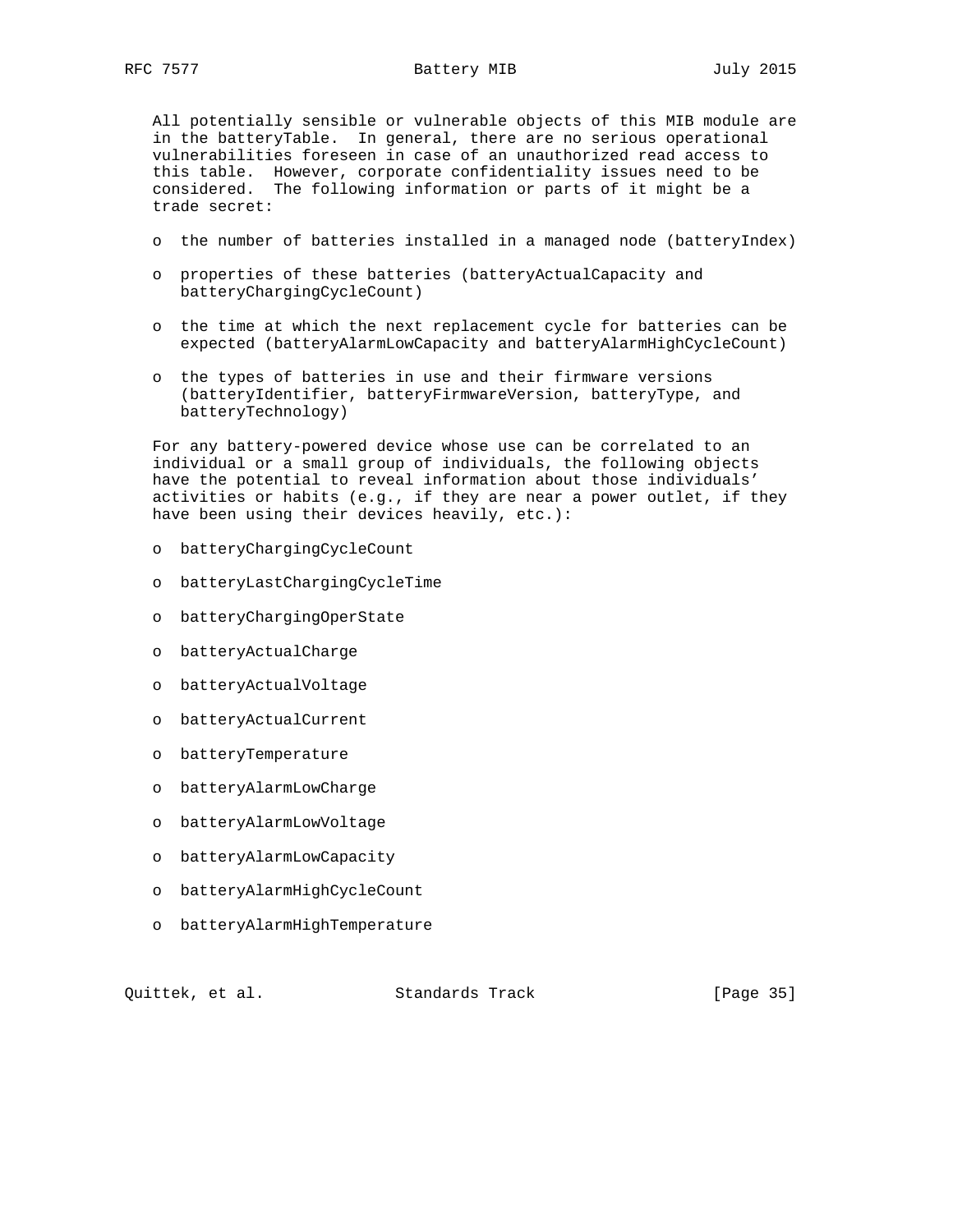### o batteryAlarmLowTemperature

 Implementers of this specification should use appropriate privacy protections as discussed in Section 9 of "Requirements for Energy Management" [RFC6988]. Battery monitoring of devices used by individuals or in homes should only occur with proper authorization.

 SNMP versions prior to SNMPv3 did not include adequate security. Even if the network itself is secure (for example by using IPsec), there is no control as to who on the secure network is allowed to access and GET/SET (read/change/create/delete) the objects in this MIB module.

 Implementations SHOULD provide the security features described by the SNMPv3 framework (see [RFC3410]), and implementations claiming compliance to the SNMPv3 standard MUST include full support for authentication and privacy via the User-based Security Model (USM) [RFC3414] with the AES cipher algorithm [RFC3826]. Implementations MAY also provide support for the Transport Security Model (TSM) [RFC5591] in combination with a secure transport such as SSH [RFC5592] or TLS/DTLS [RFC6353].

 Further, deployment of SNMP versions prior to SNMPv3 is NOT RECOMMENDED. Instead, it is RECOMMENDED to deploy SNMPv3 and to enable cryptographic security. It is then a customer/operator responsibility to ensure that the SNMP entity giving access to an instance of this MIB module is properly configured to give access to the objects only to those principals (users) that have legitimate rights to indeed GET or SET (change/create/delete) them.

6. IANA Considerations

6.1. SMI Object Identifier Registration

 The Battery MIB module defined in this document uses the following IANA-assigned OBJECT IDENTIFIER value recorded in the SMI Numbers registry:

| Descriptor | OBJECT IDENTIFIER value |
|------------|-------------------------|
|            |                         |
| batteryMIB | $\{$ mib-2 233 $\}$     |

#### 6.2. Battery Technology Registration

 Object batteryTechnology defined in Section 4 reports battery technologies. Eighteen values for battery technologies have initially been defined. They are listed in a table in Section 3.2.

Quittek, et al. Standards Track [Page 36]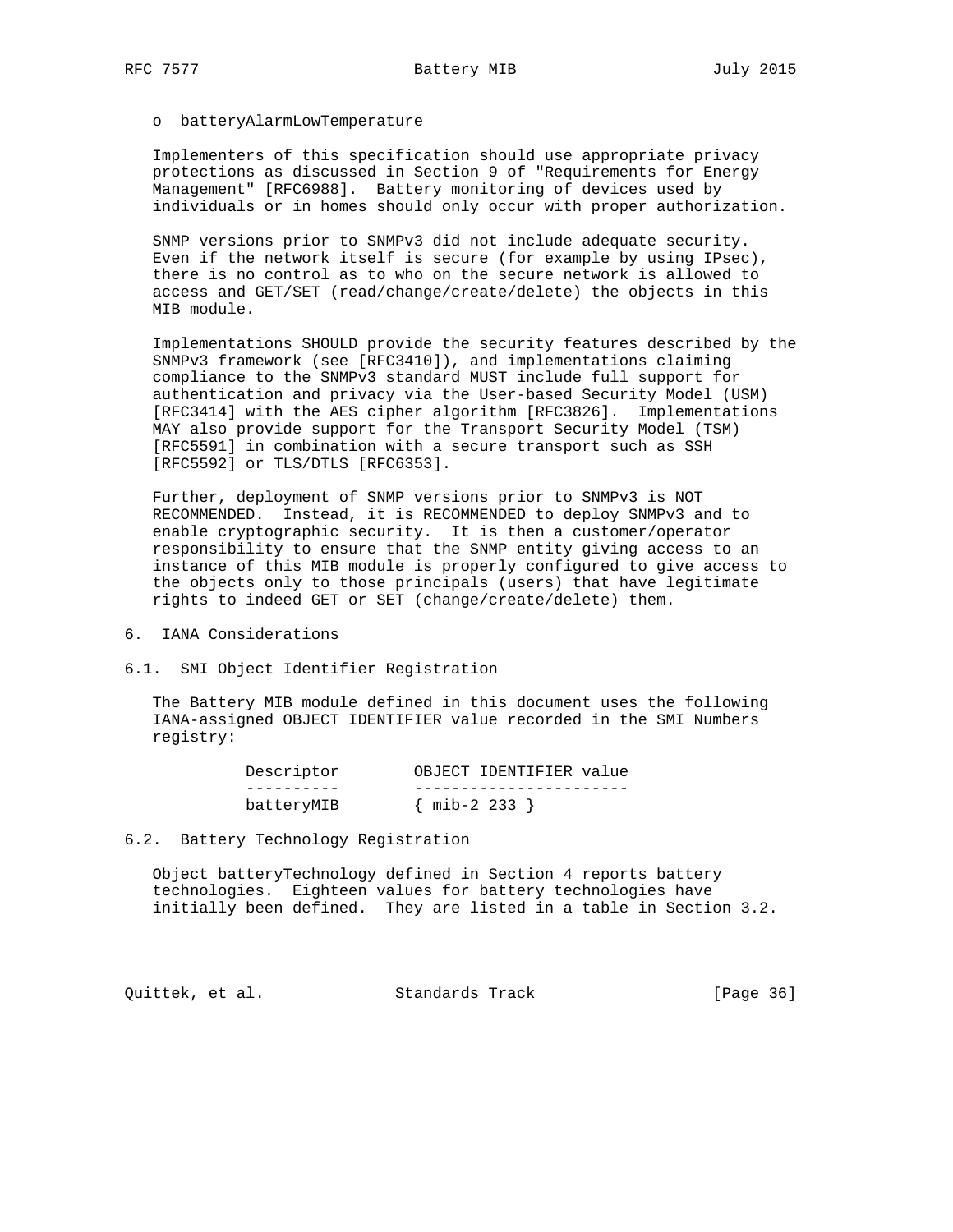# RFC 7577 Battery MIB 3015

 For ensuring extensibility of this list, IANA has created a registry for battery technologies at <http://www.iana.org/assignments/battery technologies> and filled it with the initial list given in Section 3.2.

 New assignments of numbers for battery technologies will be administered by IANA through Expert Review [RFC5226]. Experts must check for sufficient relevance of a battery technology to be added according to the guidelines in Section 3.2.1.

- 7. References
- 7.1. Normative References
	- [RFC2119] Bradner, S., "Key words for use in RFCs to Indicate Requirement Levels", BCP 14, RFC 2119, DOI 10.17487/RFC2119, March 1997, <http://www.rfc-editor.org/info/rfc2119>.
	- [RFC2578] McCloghrie, K., Ed., Perkins, D., Ed., and J. Schoenwaelder, Ed., "Structure of Management Information Version 2 (SMIv2)", STD 58, RFC 2578, DOI 10.17487/RFC2578, April 1999, <http://www.rfc-editor.org/info/rfc2578>.
	- [RFC2579] McCloghrie, K., Ed., Perkins, D., Ed., and J. Schoenwaelder, Ed., "Textual Conventions for SMIv2", STD 58, RFC 2579, DOI 10.17487/RFC2579, April 1999, <http://www.rfc-editor.org/info/rfc2579>.
	- [RFC2580] McCloghrie, K., Ed., Perkins, D., Ed., and J. Schoenwaelder, Ed., "Conformance Statements for SMIv2", STD 58, RFC 2580, DOI 10.17487/RFC2580, April 1999, <http://www.rfc-editor.org/info/rfc2580>.
	- [RFC3411] Harrington, D., Presuhn, R., and B. Wijnen, "An Architecture for Describing Simple Network Management Protocol (SNMP) Management Frameworks", STD 62, RFC 3411, DOI 10.17487/RFC3411, December 2002, <http://www.rfc-editor.org/info/rfc3411>.
	- [RFC3414] Blumenthal, U. and B. Wijnen, "User-based Security Model (USM) for version 3 of the Simple Network Management Protocol (SNMPv3)", STD 62, RFC 3414, DOI 10.17487/RFC3414, December 2002, <http://www.rfc-editor.org/info/rfc3414>.

Quittek, et al. Standards Track [Page 37]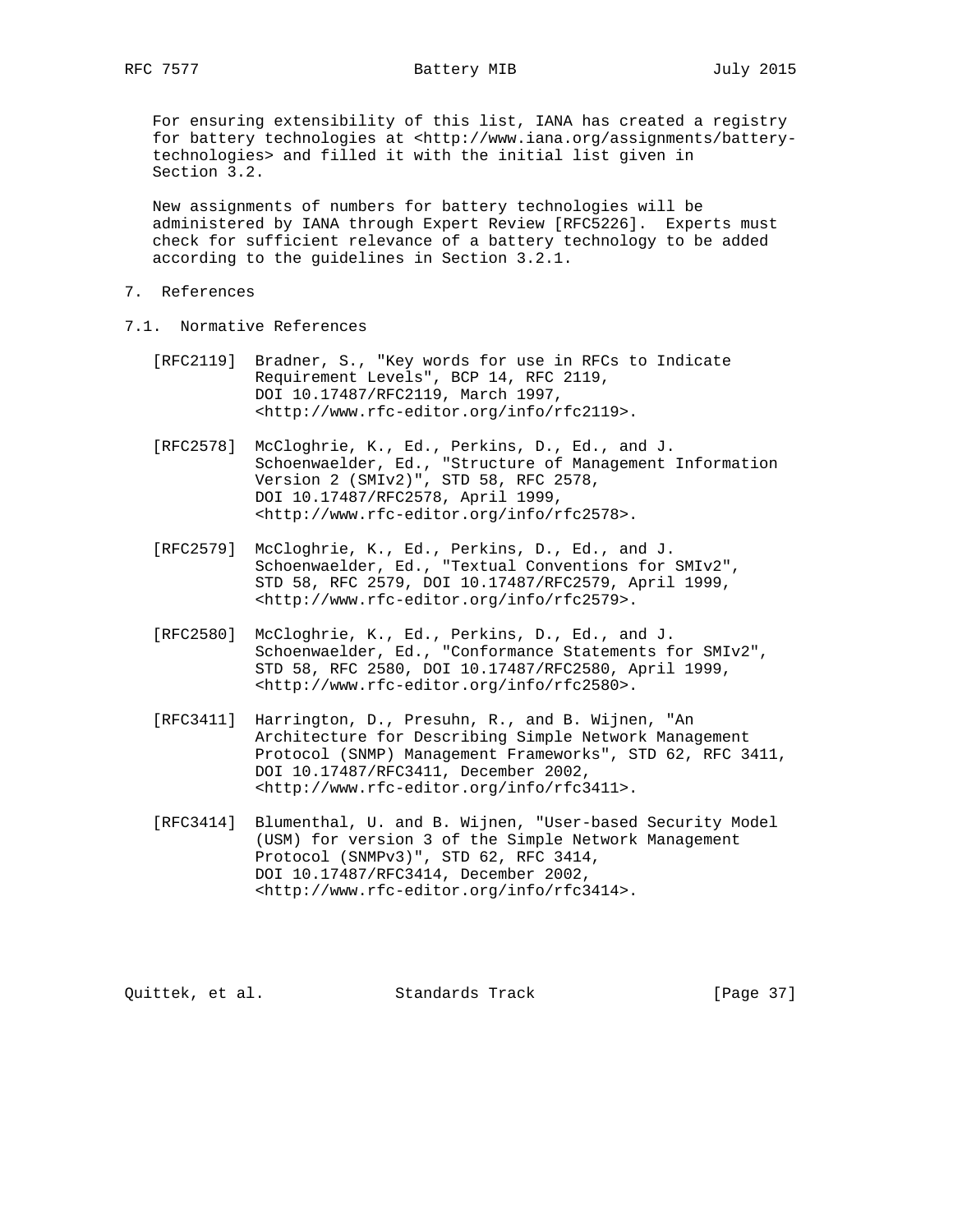- [RFC3826] Blumenthal, U., Maino, F., and K. McCloghrie, "The Advanced Encryption Standard (AES) Cipher Algorithm in the SNMP User-based Security Model", RFC 3826, DOI 10.17487/RFC3826, June 2004, <http://www.rfc-editor.org/info/rfc3826>.
- [RFC5226] Narten, T. and H. Alvestrand, "Guidelines for Writing an IANA Considerations Section in RFCs", BCP 26, RFC 5226, DOI 10.17487/RFC5226, May 2008, <http://www.rfc-editor.org/info/rfc5226>.
- [RFC5591] Harrington, D. and W. Hardaker, "Transport Security Model for the Simple Network Management Protocol (SNMP)", STD 78, RFC 5591, DOI 10.17487/RFC5591, June 2009, <http://www.rfc-editor.org/info/rfc5591>.
- [RFC5592] Harrington, D., Salowey, J., and W. Hardaker, "Secure Shell Transport Model for the Simple Network Management Protocol (SNMP)", RFC 5592, DOI 10.17487/RFC5592, June 2009, <http://www.rfc-editor.org/info/rfc5592>.
- [RFC6353] Hardaker, W., "Transport Layer Security (TLS) Transport Model for the Simple Network Management Protocol (SNMP)", STD 78, RFC 6353, DOI 10.17487/RFC6353, July 2011, <http://www.rfc-editor.org/info/rfc6353>.
- [RFC6933] Bierman, A., Romascanu, D., Quittek, J., and M. Chandramouli, "Entity MIB (Version 4)", RFC 6933, DOI 10.17487/RFC6933, May 2013, <http://www.rfc-editor.org/info/rfc6933>.
- 7.2. Informative References
	- [RFC1628] Case, J., Ed., "UPS Management Information Base", RFC 1628, DOI 10.17487/RFC1628, May 1994, <http://www.rfc-editor.org/info/rfc1628>.
	- [RFC3410] Case, J., Mundy, R., Partain, D., and B. Stewart, "Introduction and Applicability Statements for Internet- Standard Management Framework", RFC 3410, DOI 10.17487/RFC3410, December 2002, <http://www.rfc-editor.org/info/rfc3410>.
	- [RFC6988] Quittek, J., Ed., Chandramouli, M., Winter, R., Dietz, T., and B. Claise, "Requirements for Energy Management", RFC 6988, DOI 10.17487/RFC6988, September 2013, <http://www.rfc-editor.org/info/rfc6988>.

Quittek, et al. Standards Track [Page 38]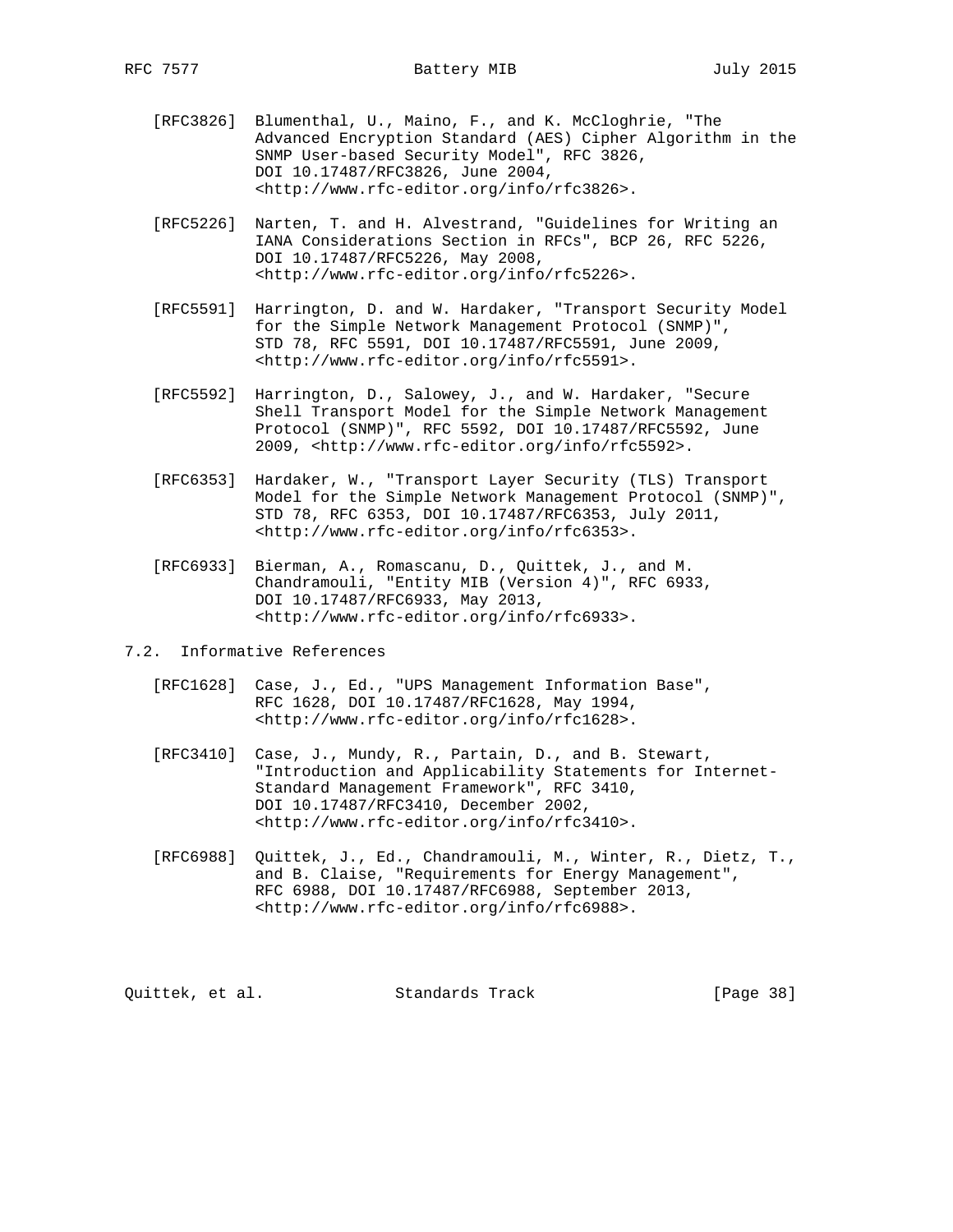- [RFC7326] Parello, J., Claise, B., Schoening, B., and J. Quittek, "Energy Management Framework", RFC 7326, DOI 10.17487/RFC7326, September 2014, <http://www.rfc-editor.org/info/rfc7326>.
- [RFC7460] Chandramouli, M., Claise, B., Schoening, B., Quittek, J., and T. Dietz, "Monitoring and Control MIB for Power and Energy", RFC 7460, DOI 10.17487/RFC7460, March 2015, <http://www.rfc-editor.org/info/rfc7460>.
- [SBS] "Smart Battery Data Specification", Revision 1.1, December 1998.

Quittek, et al. Standards Track [Page 39]